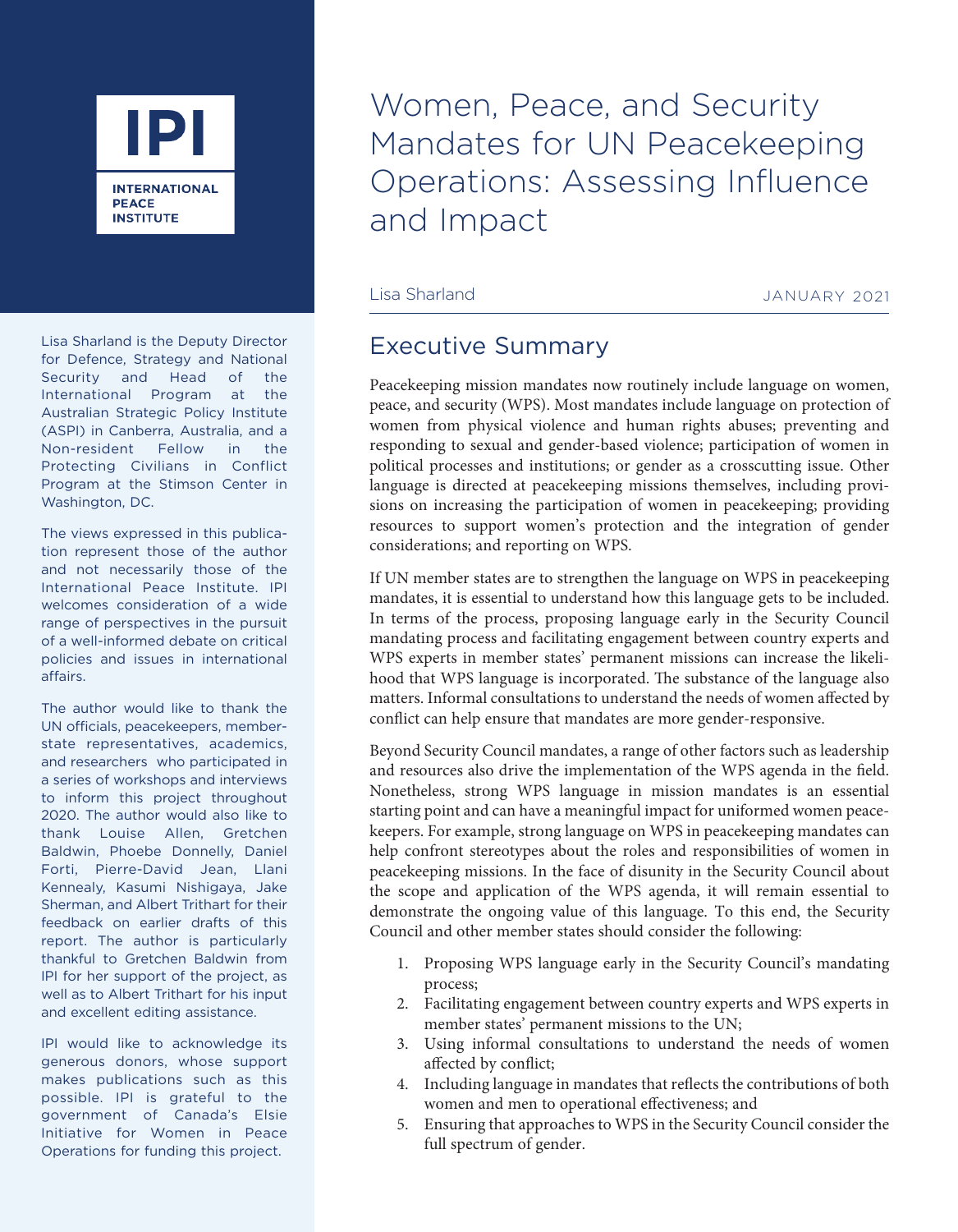## Introduction

It has become standard practice for the UN Security Council to include language on women, peace, and security (WPS) in the mandates it adopts authorizing and renewing the deployment of peace operations. Over the last two decades, peacekeeping mandates have incorporated language from the council's ten thematic resolutions on WPS and several thematic peacekeeping resolutions.**<sup>1</sup>** Mandates have called on missions to further the role of women in conflict prevention, enhance the participation of women in peace processes and political life, protect women from physical violence and uphold their human rights, prevent sexual and gender-based violence, and adopt gender-sensitive approaches to all their work. This reflects the council's more comprehensive understanding of the changes required to advance the WPS agenda.

Peacekeeping mandates have also included provisions on how missions can deliver on their WPS objectives through their make-up and resources. They have encouraged increases in the number of women serving in missions, requested the deployment of specialized resources such as women protection advisers and gender advisers, and directed the secretary-general to report on the implementation of the WPS aspects of mandates. In many ways, UN peacekeeping has become an important mechanism for visibly advancing the WPS agenda.**<sup>2</sup>**

Despite this progress, negotiations in the Security Council on the inclusion of WPS language in peacekeeping mandates have at times been contested, with different views among the five permanent members (P5), as well as among some of the elected members that are major troop and police contributors. Moreover, it is not always clear that more detailed or "stronger" language on WPS in mandates translates to changes in peacekeeping missions.**<sup>3</sup>** The language included in mandates can even perpetuate stereotypes, including the assumption that every uniformed woman is responsible for implementing a mission's WPS mandate.**<sup>4</sup>** These stereotypes can restrict women's access to opportunities in peacekeeping missions and place extra burdens on them.**<sup>5</sup>**

Mandates are not the only factor that drives change or impacts the effectiveness of peacekeeping missions. At the strategic level at UN headquarters, there are other member-state-led processes for developing policies (e.g., in the Special Committee on Peacekeeping Operations) and authorizing resources (through the General Assembly's Fifth Committee). In the field, the senior mission leadership team and mission-specific guidance can set the tone for the delivery of certain aspects of mandates related to WPS. And troop- and policecontributing countries—which deploy uniformed personnel—are expected to understand the WPS agenda, support efforts to increase the participation of women, and deploy personnel with gender expertise.**<sup>6</sup>**

This paper examines the factors that influence the inclusion of language on WPS in UN peacekeeping mandates and how this language influences the implementation of the WPS agenda in the field, focusing on the roles and expectations of uniformed women peacekeepers. First, it explores the different elements of the WPS agenda that are included in peacekeeping mandates. Second, it assesses the factors that influence the inclusion of language on WPS. Third, it examines the drivers behind the implementation of the WPS agenda in the field. And finally, it assesses the impact, if any,

3 Sarah Kenny Werner and Elena B. Stavrevska, "Where Are the Words? The Disappearance of the Women, Peace and Security Agenda in the Language of Country-Specific UN Security Council Resolutions," Women's International League for Peace and Freedom and Centre for Women, Peace and Security," May 2020.

<sup>1</sup> The UN Security Council has adopted ten resolutions under the agenda item of women and peace and security: Resolutions 1325 (2000); 1820 (2008); 1888 (2009); 1889 (2009); 1960 (2010); 2106 (2013); 2122 (2013); 2422 (2015); 2467 (2019), and 2493 (2019). The council has also adopted several thematic peacekeeping resolutions that address aspects of the WPS agenda, which have recently included Resolution 2538 (2020) on women's participation in peacekeeping; Resolution 2518 (2020) on capacity building and the safety and security of peacekeepers; Resolution 2436 (2018) on peacekeeping performance; and Resolution 2272 (2016) on sexual exploitation and abuse.

<sup>2</sup> Lisa Sharland, "Women, Gender and the A4P Agenda: An Opportunity for Action?" International Forum for the Challenges of Peace Operations, November 2019.

<sup>4</sup> Lotte Vermeij, "Woman First, Soldier Second: Taboos and Stigmas Facing Military Women in UN Peace Operations," International Peace Institute, October 2020. 5 Nina Wilén, "Female Peacekeepers' Added Burden," *International Affairs* 96, no. 6 (2020).

<sup>6</sup> The Core Pre-deployment Training Materials include lessons on WPS, human rights, and conflict-related sexual violence, although training varies significantly among troop- and police-contributing countries, depending on the priority they attach to the issue. See also: UN Department of Peace Operations, "Uniformed Gender Parity Strategy 2018–2028," 2019.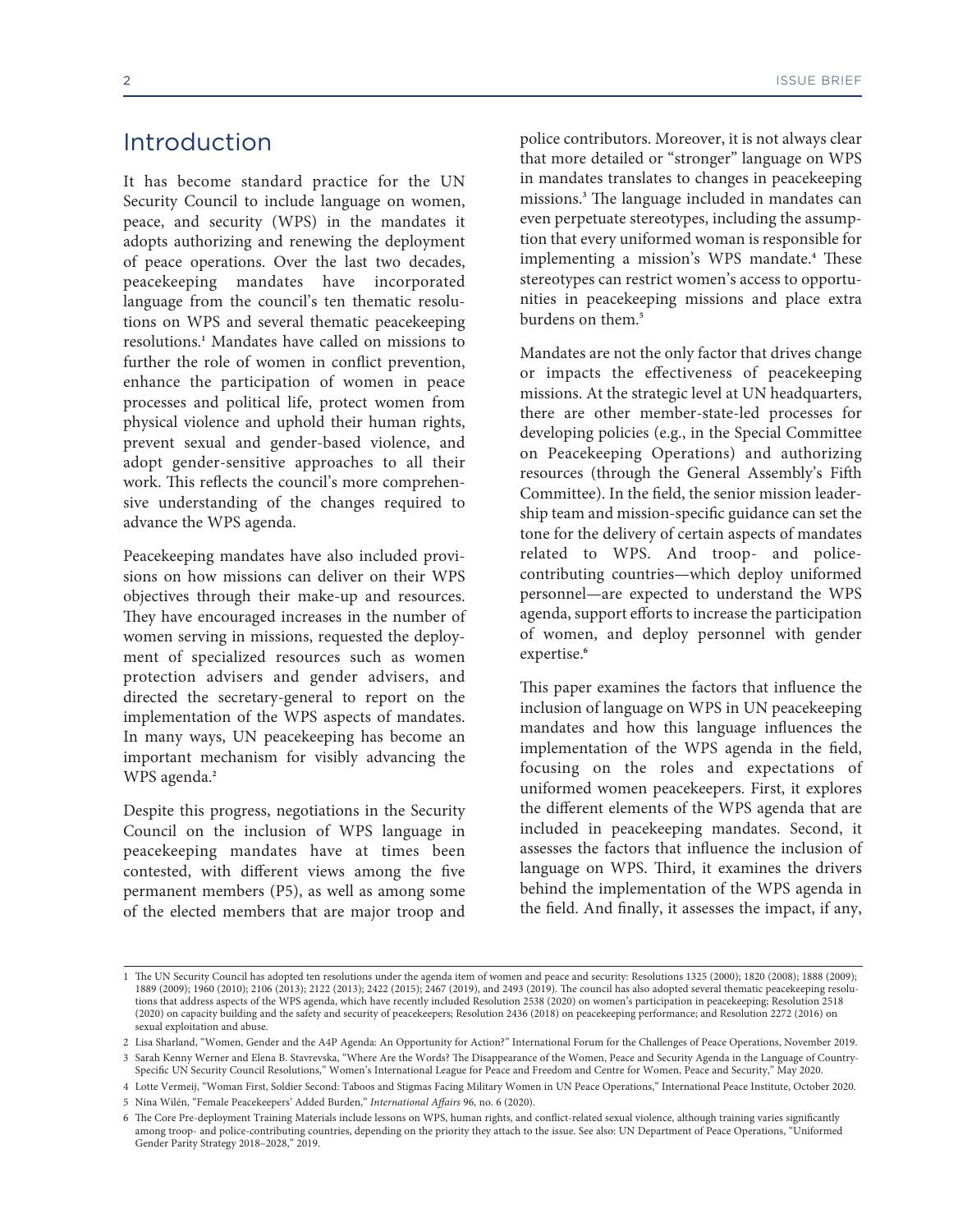that mandate language has on uniformed women peacekeepers. It concludes by considering the challenges to advancing the WPS agenda and how these should be addressed by the Security Council and other stakeholders.**<sup>7</sup>**

## Mapping WPS Language in Peacekeeping Mandates

Peacekeeping mandates now routinely include language on WPS. For the purposes of this paper, WPS language includes requests directed to the mission, host country, secretary-general, or troopand police-contributing countries regarding women's participation in peace processes or peacekeeping missions, women's engagement in conflict prevention, and women's physical protection or the protection of their human rights as part of the work of a peacekeeping mission. It also includes language that refers to the integration of gender perspectives and the inclusion of gender analysis or gender-sensitive approaches throughout the work of a mission.

Of the twelve UN peacekeeping missions currently deployed, nine have mandates that explicitly include WPS language.**<sup>8</sup>** However, this is only a relatively recent development. Before the last two decades, peacekeeping mandates included few references to women or gender.**<sup>9</sup>** This started to change in 2000 with the adoption of Security Council Resolution 1325—the first on women, peace, and security. This resolution, inter alia, urged the secretary-general to "expand the role and contribution of women in United Nations fieldbased operations," expressed willingness to including gender perspectives and gender components in peacekeeping operations, requested

training materials for member states "on the protection, rights and the particular needs" of women, and requested the secretary-general to include some of these aspects in his reports to the council.**<sup>10</sup>**

Subsequent WPS resolutions—as well as thematic peacekeeping resolutions—have gone on to expand, elaborate on, and articulate peacekeeping operations' roles and responsibilities when it comes to advancing the WPS agenda. Most recently, many of these roles and responsibilities have been codified and articulated in the secretary-general's Action for Peacekeeping (A4P) initiative. In the A4P initiative's Declaration of Shared Commitments, more than 150 member states and regional organizations have agreed to "collectively commit to implement the Women, Peace and Security agenda and its priorities." This includes: (1) "ensuring the full, equal and meaningful participation of women at all stages of the peace process"; (2) "systematically integrating a gender perspective into all stages of analysis, planning, implementation and reporting"; (3) increasing the number of civilian and uniformed women in peacekeeping at all levels and in key positions; and (4) "emphasising the protection of women and children" as part of peacekeeping approaches to the protection of civilians.**11** The A4P initiative offers a baseline for the WPS agenda, reflecting the aspects that member states—including those on the Security Council are willing to support.**<sup>12</sup>**

Most current peacekeeping mandates include language on WPS in a range of areas, though some are more comprehensive and detailed than others. The WPS language in these mandates can be categorized by area of focus. Some language is targeted at improving the situation of women and

<sup>7</sup> This paper draws on desk research, including analysis of UN resolutions, UN reports, and some academic papers, as well as three virtual workshops with peacekeeping stakeholders in New York in June and July 2020 and three in-depth interviews (two with member-state representatives and one with a UN official).

<sup>8</sup> The UN Truce Supervision Organization (UNTSO), UN Military Observer Group in India and Pakistan (UNMOGIP), and UN Mission in Kosovo (UNMIK) do not include explicit language on WPS, as these missions' mandates are not regularly renewed or reviewed, and that were established prior to the adoption of Resolution 1325 in 2000. The mandates of special political missions also include explicit WPS language, but detailed analysis of their mandates is beyond the scope of this paper.

<sup>9</sup> The 1999 mandate of the UN Mission in Sierra Leone (UNAMSIL) underlined the importance of "including child and gender-related provisions" in training on international humanitarian, human rights, and refugee law for personnel but made no other references to women's participation or their protection by the mission. See: UN Security Council Resolution 1270 (October 22, 1999). This language was mirrored in the mandate for the UN Transitional Administration in East Timor (UNTAET), which included a single reference to the large number of women and children likely impacted by the humanitarian situation. See: UN Security Council Resolution 1272 (1999), para. 15.

<sup>10</sup> UN Security Council Resolution 1325 (October 13, 2000).

<sup>11</sup> United Nations, "Action for Peacekeeping Declaration of Shared Commitments on UN Peacekeeping Operations," available at https://peacekeeping.un.org/sites/default/files/a4p-declaration-en.pdf .

<sup>12</sup> [Sharland, "Women, Gender and the A4P Agenda."](https://peacekeeping.un.org/sites/default/files/a4p-declaration-en.pdf)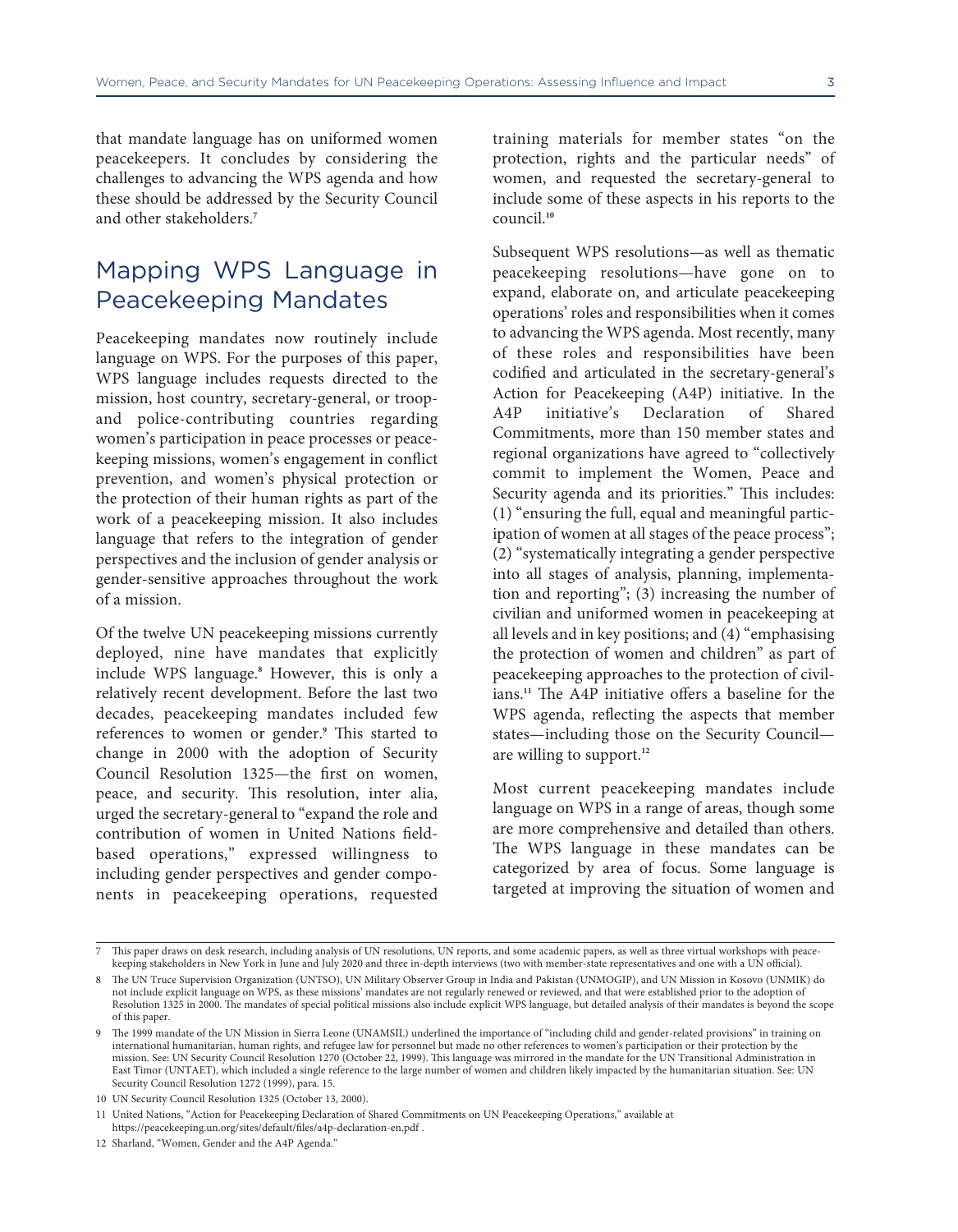gender equality in the context where the mission is deployed. This can include areas such as the protection of women from physical violence and human rights abuses; preventing and responding to sexual and gender-based violence; participation of women in political processes and institutions; and gender as a crosscutting issue. Other language is directed at the peacekeeping mission, including provisions on increasing the participation of women in peacekeeping; providing resources to support women's protection and the integration of gender considerations; reporting on WPS; and measures to prevent and respond to sexual exploitation and abuse.**<sup>13</sup>**

While several mandates include language on sexual exploitation and abuse, this has generally been about preventing harm to the local population. Mission mandates have included little language on the protection of peacekeepers inside the mission from sexual harassment, despite this remaining an ongoing problem.**<sup>14</sup>**

## Protection of Women from Physical Violence and Human Rights Abuses

Language on women's protection needs in peacekeeping mandates has often been more advanced than language on the other pillars of WPS, especially participation.**15** This reflects the heavy emphasis on protection—particularly protection from conflict-related sexual violence—in many of the WPS resolutions, as well as normative developments around the protection of civilians (POC) in armed conflict.**16** As a consequence, language on women's protection from physical violence is often included in the context of POC or under a heading on POC, which is a priority for many missions. For example, the UN Mission in South Sudan (UNMISS) is directed "to protect civilians under threat of physical violence, irrespective of the source of such violence, within its capacity and areas of deployment, with specific protection for women and children."**17** Similar formulations are included in other mandates.**18** In some cases, however, there may be no direct reference to women in the context of POC.**<sup>19</sup>**

Researchers have expressed some concerns about the Security Council's approach to referencing women's protection needs.**20** Women are often grouped together with children in the infamous phrase "women and children," conflating two groups with different needs and potentially suggesting that women, like children, lack agency. This perpetuates assumptions about women peacekeepers not being as capable as men, particularly in missions' uniformed components. Such assumptions can lead to uniformed women being marginalized and reassigned to roles that are "inside the wire"—that is, on base rather than out on patrol as they are viewed as a "woman first, soldier second."**21** Focusing on women's protection needs also reinforces the "gender protection norm" that men are protectors and women require protection.**<sup>22</sup>**

<sup>13</sup> Language on measures to respond to sexual exploitation and abuse are not explored in-depth in this paper, in part as they reflect efforts to address a problem introduced by peacekeeping missions, as argued by Sarah Kenny Werner and Elena Stavrevska. See: "Where Are the Words?" This is not to diminish the importance of preventing and addressing sexual exploitation and abuse or the importance of zero-tolerance initiatives to fully implementing the WPS agenda. Others have more extensively analyzed the challenges of sexual exploitation and abuse by peacekeepers. See, for example: Jeni Whalan, "Dealing with Disgrace: Addressing Sexual Exploitation and Abuse in UN Peacekeeping," International Peace Institute, August 2017.

<sup>14</sup> This problem is detailed further by Lotte Vermeij, drawing on interviews with peacekeepers. See: "Woman First, Soldier Second." Security Council Resolution 2538 on women in peacekeeping, adopted in 2020, acknowledges this problem in a separate operative paragraph that "requests the Secretary-General to strengthen efforts to prevent and address sexual harassment within peacekeeping operations." UNMISS's 2020 mandate included a new reference to implementing the secretary-general's zero-tolerance policy on sexual harassment. Security Council Report, "UN Mission in South Sudan (UNMISS) Mandate Renewal," March 11, 2020.

<sup>15</sup> The four pillars of WPS are participation; conflict prevention; protection; and relief and recovery.

<sup>16</sup> The Security Council has adopted several resolutions on the protection of civilians in armed conflict, several of which offer direction to peacekeeping missions, including, for example, Resolution 1894 (November 11, 2009).

<sup>17</sup> UN Security Council Resolution 2514 (March 12, 2020), para. 5.

<sup>18</sup> For instance, MINUSCA's mandate situates the reference to women's protection under the subheading on POC and calls on the mission "to provide specific protection for women and children affected by armed conflict." UN Security Council Resolution 2552 (November 12, 2020), para. 31(a)(iii).

<sup>19</sup> MONUSCO's 2020 mandate makes no reference to women under the subheading on POC, though it does refer to identifying and responding to threats to civilians including gender-based violence and references women's protection advisers elsewhere. UN Security Council Resolution 2556 (December 18, 2020), para.  $29(i)(c)$ .

<sup>20</sup> See: Gretchen Baldwin and Sarah Taylor, "Uniformed Women in Peace Operations: Challenging Assumptions and Transforming Approaches," International Peace Institute, June 2020, p. 11.

<sup>21</sup> Vermeij, "Woman First, Soldier Second."

<sup>22</sup> See: Sabrina Karim and Kyle Beardsley, *Equal Opportunity Peacekeeping* (Oxford: Oxford University Press, 2017); and Baldwin and Taylor, "Uniformed Women in Peace Operations."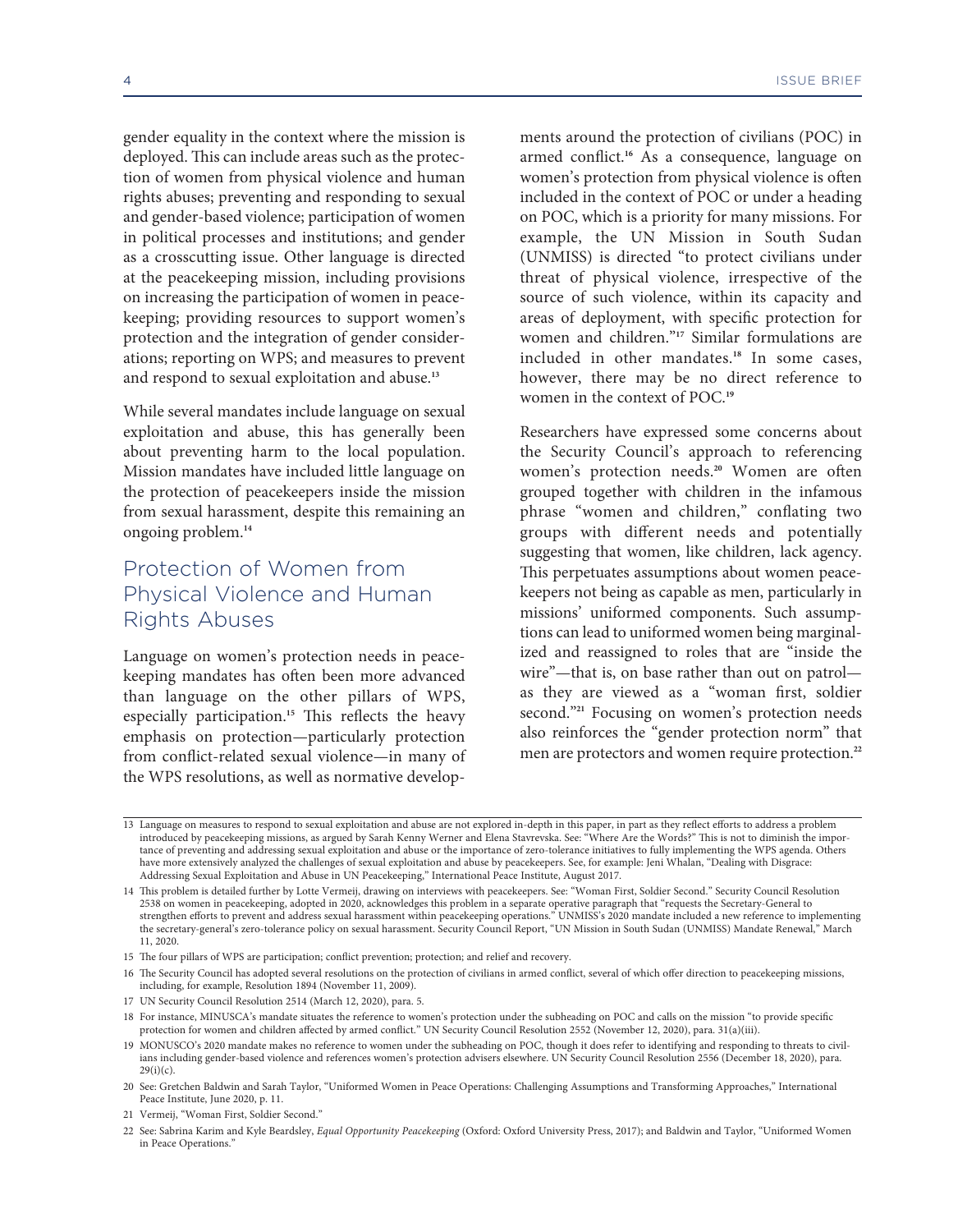Mandates have tended to explicitly direct peacekeeping missions to undertake patrols and configure their geographic deployments to physically protect civilians, including women.**23** As a consequence, language around women's protection has tended to focus on physical or sexual violence rather than human rights abuses or attacks on women human rights defenders. While protection of women's human rights can have an element of physical protection, it remains a contentious issue in broader discussions on WPS.**24** This approach has started to shift marginally, however. The most recent mandate for UNMISS includes a provision in its preambular paragraphs recognizing "the need to protect women's rights organizations and women peacebuilders from threats and reprisals."**<sup>25</sup>** This is a positive development, reflecting the Security Council's broader approach to women's rights in the context of peacekeeping. However, it is unclear whether there will be pushback to similar language in other mandates, given the opposition of some council members to referring to women's human rights defenders.**<sup>26</sup>**

#### Preventing and Responding to Sexual and Gender-Based Violence

Peacekeeping missions have often operated in environments where conflict-related sexual violence is all too common. Concerns about the widespread use of sexual violence as a tactic of armed groups, including in peacekeeping contexts, prompted the Security Council to establish more comprehensive structures and mechanisms to address this threat and the needs of victims,

including through Security Council Resolutions 1820 (2009) and 1960 (2010).**<sup>27</sup>**

Mandates now regularly incorporate language on the role of peacekeeping missions and host governments in deterring, preventing, and responding to sexual and gender-based violence. For instance, the mandate of the UN mission in the Central African Republic (MINUSCA) "calls upon all parties to armed conflict in the CAR, including armed groups, to end sexual and gender-based violence, [and] further calls upon the CAR authorities to swiftly investigate alleged abuses in order to fight against impunity of those responsible for such acts."**28** Such language often references the needs of women and girls, recognizing that they are likely to be disproportionately impacted by sexual violence and rape. Yet mandates rarely acknowledge that sexual and gender-based violence may also be experienced by men and boys or by those who do not identify as either male or female. Sexual and gender-based violence is largely framed as an issue that peacekeeping operations should address by including uniformed women in the response and engaging directly with women in host communities.

Mandate language on sexual and gender-based violence increasingly refers to the importance of justice mechanisms and services and reparations for survivors.**29** For instance, UNMISS's 2020 mandate encouraged the government and opposition to "adopt a survivor-centred approach."**30** This reflects broader developments in the WPS agenda in the Security Council, with a greater focus on survivor-centered approaches following the adoption of Resolution 2467 in 2019.**<sup>31</sup>**

<sup>23</sup> For example, UNMISS's mandate "requests UNMISS to continue to intensify and extend its presence and active patrolling in areas of high risk of conflict, or where there are emerging protection risks or threats." UN Security Council Resolution 2514 (March 12, 2020), para. 19.

<sup>24</sup> Security Council Report, "Arria-Formula Meeting on Reprisals against Women Human Rights Defenders and Women Peacebuilders," February 20, 2020.

<sup>25</sup> UN Security Council Resolution 2514 (March 12, 2020).

<sup>26</sup> China and Russia opposed the inclusion of references to "women's human rights defenders" in Resolution 2493 on women, peace, and security. See: Security Council Report, "Arria-Formula Meeting on Reprisals against Women Human Rights Defenders and Women Peacebuilders."

<sup>27</sup> Mandates include references to sexual and gender-based violence, or sexual violence in conflict. The UN Department of Peace Operations offers separate definitions of sexual and gender-based violence and conflict-related sexual violence, noting that the latter takes place in situations of conflict or is linked to conflict, and may be "motivated by political, military or psychological objectives." See: UN Department of Peace Operations, "Gender Equality and Women, Peace and Security: Resource Package," January 2020, p. 94.

<sup>28</sup> UN Security Council Resolution 2552 (November 12, 2020), para. 24.

<sup>29</sup> One example is the 2020 mandate for UNMISS. Security Council Report, "UN Mission in South Sudan (UNMISS) Mandate Renewal," March 11, 2020.

<sup>30</sup> UN Security Council Resolution 2514 (March 12, 2020).

<sup>31</sup> Security Council Report, "In Hindsight: Negotiations on Resolution 2467 on Sexual Violence in Conflict," May 2, 2019.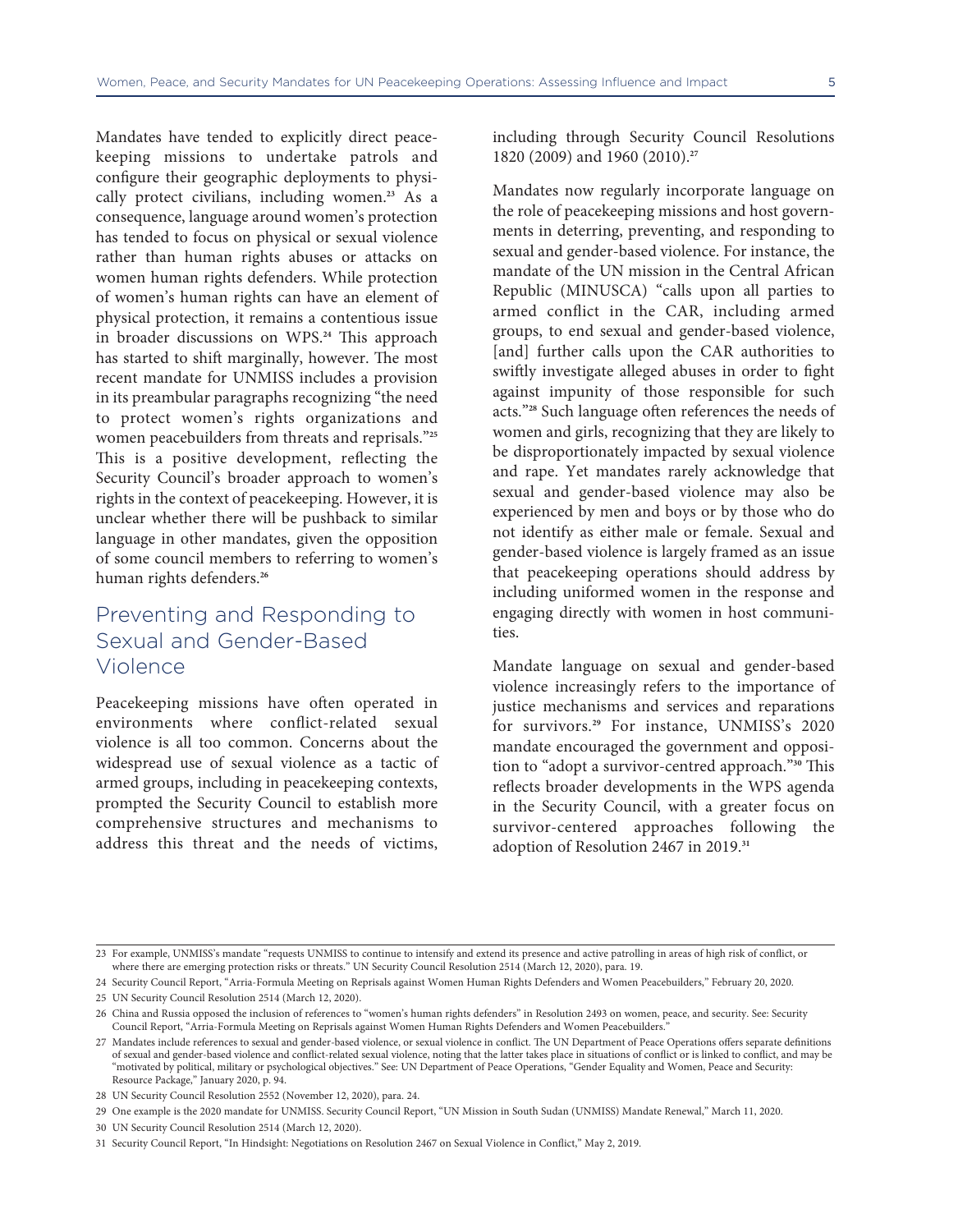## Women's Participation in Political Processes and Institutions

Compared to the other pillars of WPS, the Security Council has tended to focus overwhelming on protection, given its visibility in media and human rights reports, often at the expense of women's participation in peace processes. However, this has started to shift in the last few years.**32** Several multidimensional mandates include explicit language on women's participation in political processes. For example, MINUSCA's 2020 mandate calls for "the full, equal, and meaningful participation of women as voters and candidates" in presidential, legislative, and local elections.**33** The mandate for UNMISS welcomes the 35 percent quota for women's representation in the 2018 peace agreement and "calls on all parties to do more to ensure that these minimum commitments are achieved and to ensure the full, effective, and meaningful participation and involvement of women in all spheres and levels of political leadership, the peace process, and the transitional government."**34** The mandate for the UN mission in Mali (MINUSMA) reaffirms the participation of women as one of the benchmarks for the implementation of the 2015 peace agreement and urges the Malian parties to "implement the recommendations of the high-level workshop on participation of women in the mechanisms established by the Agreement."**<sup>35</sup>**

Some mandates have also encouraged host governments to work with missions to finalize the development of their national action plans on WPS. For instance, the Security Council encouraged the Lebanese government to work with the UN mission in Lebanon (UNIFIL) and women's civil

society groups to finalize its plan as soon as possible, noting how it can contribute to increasing women's participation "at all levels of decisionmaking."**<sup>36</sup>**

Some mandates explicitly encourage the increased participation of women in the security sector. For instance, MINUSCA's mandate acknowledges the need "to recruit women at all levels" as part of the mission's efforts to support the Central African authorities in training the police and gendarmerie.**37** The 2020 mandate for the UN mission in the Democratic Republic of the Congo (MONUSCO) calls on the Congolese government to uphold its national commitment to security sector reform (SSR), "taking into account women's full, effective and meaningful participation and safety."**38** In the case of disarmament, demobilization, and reintegration (DDR), the Security Council has had a varied approach. MONUSCO's mandate references "engaging women's networks" in what appears to be a vague reference to SSR and DDR programs.**39** Other mandates, including MINUSCA's, have requested "gender-sensitive" DDR programming.

There has been debate in the Security Council about the formulation of language on women's participation, with some resolutions using "full, equal and meaningful" and others using "full, effective and meaningful." The trend appears to be toward "equal" rather than "effective," which is already addressed by the term "meaningful."**40** This may also reflect the view that women's participation is integral to achieving gender equality, and it mirrors the language used in the A4P initiative's Declaration of Shared Commitments. While it is unclear what impact such a shift may have, if any, on implementation in the field, it forces discussions

39 Ibid., para. 32.

<sup>32</sup> UN Women, "Preventing Conflict, Transforming Justice, Securing the Peace: A Global Study on the Implementation of United Nations Security Council Resolution 1325," 2015.

<sup>33</sup> UN Security Council Resolution 2552 (November 12, 2020), para. 9.

<sup>34</sup> UN Security Council Resolution 2514 (March 12, 2020), para. 31.

<sup>35</sup> UN Security Council Resolution 2531 (June 29, 2020), para. 3.

<sup>36</sup> UN Security Council Resolution 2539 (August 28, 2020). This was referred to in the preambular language for the resolution, as well as paragraph 26. Language on WPS is scattered through resolutions in the preambular and operative paragraphs. Requests for action tend to be included in the operative paragraphs, which is where mandated tasks are generally listed, hence the shift to include the request in the operative paragraphs. UN editing guidelines note that preambular paragraphs "serve to present the background to the action part of the resolution," whereas operative paragraphs "express the opinions of Member States and contain the action that they are agreeing to take." See: United Nations, "Editing of Resolutions at the United Nations," available at https://www.un.org/en/ga/second/72/editingguidelines.pdf .

<sup>37</sup> UN Security Council Resolution 2552 (November 12, 2020), para. 32(b)(iv).

<sup>38</sup> [UN Security Council Resolution 2556 \(December 18, 2020\)](https://www.un.org/en/ga/second/72/editingguidelines.pdf), para. 20.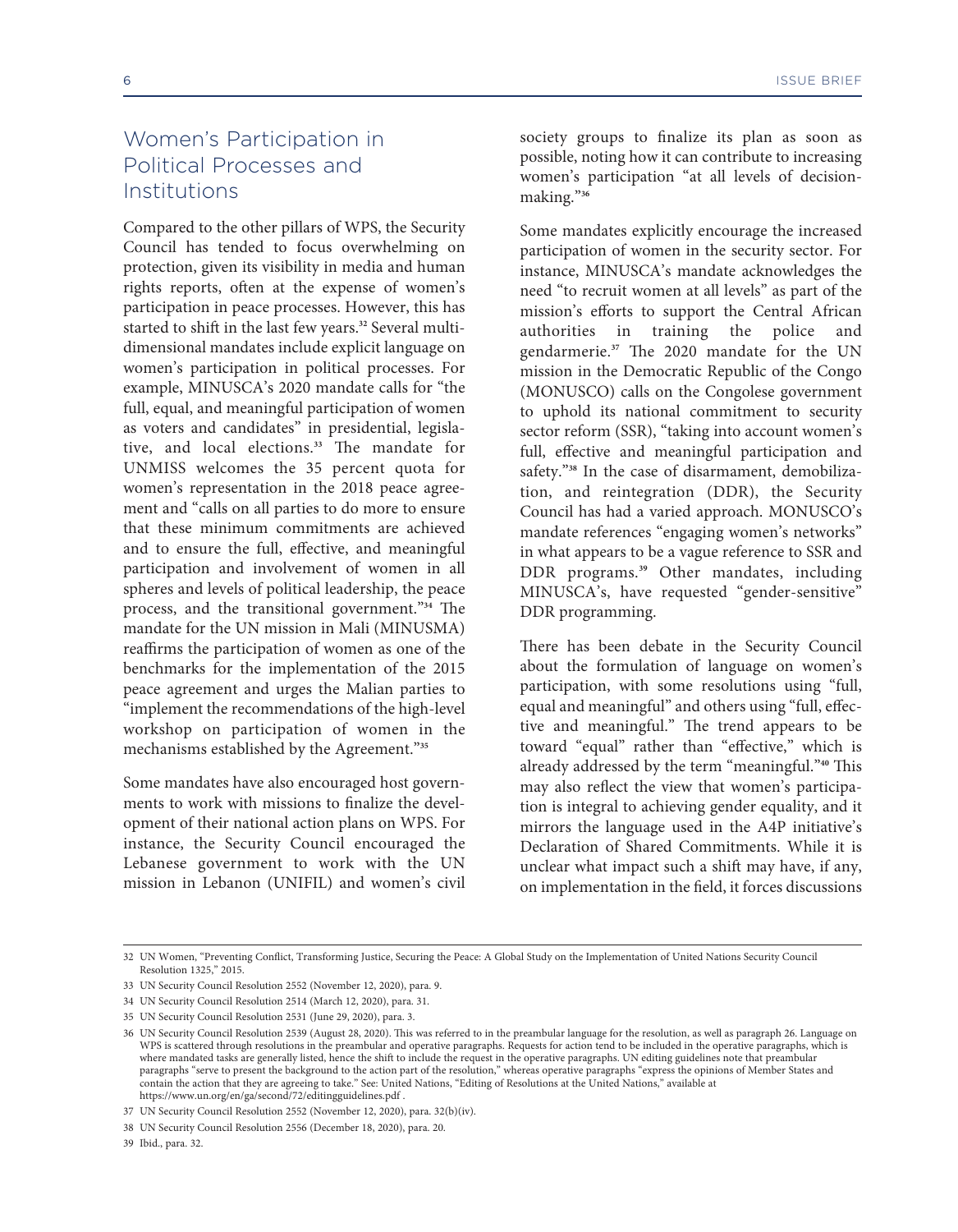to focus on equality rather than only looking at women's added value to operational effectiveness.

### Gender Considerations and Gender-Sensitive Approaches

Several peacekeeping mandates now routinely reference "gender-sensitive approaches" or "gender considerations." However, the Security Council has at times struggled to provide clear direction on integrating gender perspectives into the work of peacekeeping missions, with different approaches reflected across mission mandates and some mission mandates lacking any direction on the issue.

The council has explicitly requested peacekeeping missions to take gender considerations into account in the mandates for MINUSCA, MINUSMA, MONUSCO, UNIFIL, UNMISS, and the UN mission in Cyprus (UNFICYP). In some cases, including for UNFICYP, there is limited direction beyond the request to "take fully into account gender considerations as a cross-cutting issue throughout its mandate."**41** For others, such as MINUSCA and MONUSCO, the Security Council has included a subheading on "gender" and sought to provide clearer direction to the mission on expectations. Increasingly, some multidimensional mandates reference gender-sensitive approaches in regard to several different mandated tasks throughout the mandate, including SSR and DDR. While the council has made progress in including language on gender considerations in peacekeeping mandates, most language is still included as part of paragraphs or references that refer to women's participation or needs, thereby retaining a focus on women rather than the full spectrum of gender.

gender matters. It can strengthen arguments for the provision of resources (through the Fifth Committee) and accountability (through reporting and leadership).**42** The secretary-general has called for more specific mandates and instructions on integrating gender perspectives into some aspects of peacekeeping mandates.**<sup>43</sup>**

### Women's Participation in Peacekeeping

Beyond the above language on the contexts where missions are deployed, some language on WPS is directed at peacekeeping missions themselves. Language encouraging the secretary-general and troop- and police-contributing countries to increase the number of women serving in peacekeeping missions has continued to evolve and is now included in all peacekeeping mandates that require regular review. It is common for mandates to request "the full, effective and meaningful participation of women in all aspects of operations."**<sup>44</sup>** More recent formulations, including in MINUSCA's 2020 mandate, have called for the "full, equal and meaningful participation" of "uniformed and civilian women at all levels and in all positions, including in senior leadership positions" and for the implementation of relevant provisions of Resolution 2538 on women's participation in peacekeeping.**45** However, some major troop and police contributors on the Security Council have expressed reservations about strong language requesting more participation of uniformed women, raising concerns that it might commit them to deliver on unrealistic targets.**<sup>46</sup>**

In some mandates, the language on increasing women's participation in peacekeeping has been moved to paragraphs and sections focused on

The inclusion of language focused on considering

<sup>41</sup> UN Security Council Resolution 2506 (January 30, 2020), para. 14. Notably, the 2019 mandate for UNFICYP called on the UN "to conduct a gender-sensitive socio-economic impact assessment." UN Security Council Resolution 2453 (January 20, 2019), para. 10.

<sup>42</sup> The secretary-general has acknowledged that the inclusion of gender expertise in peace operations was attributable in part to member states raising the issue in Security Council mandates. UN Security Council, *Women and Peace and Security—Report of the Secretary-General*, UN Doc. S/2020/946, September 25, 2020, para. 27.

<sup>43</sup> In the context of supporting inclusive political transitions, the secretary-general suggested the council "should consistently issue specific instructions and mandates to integrate a gender perspective into security sector reform and disarmament, demobilization and reintegration processes." Ibid., para. 26.

<sup>44</sup> UN Security Council Resolution 2514 (March 12, 2020), para. 21.

<sup>45</sup> UN Security Council Resolution 2552 (November 12, 2020), para. 39. The recent revisions to UNISFA's and MONUSCO's mandates also refer to Resolution 2538. See: UN Security Council Resolution 2550 (November 12, 2020), para. 27; and UN Security Council Resolution 2556 (December 18, 2020), para. 43. By contrast, MINURSO's recently revised mandate refers to Resolution 2538 in the preambular paragraphs. See: UN Security Council Resolution 2548 (October 30, 2020).

<sup>46</sup> Virtual interview with representative of Security Council member, November 2020. This is one of the main reasons that the Special Committee on Peacekeeping Operations was unable to reach consensus on similar references in its 2020 report. See: Lisa Sharland, "Bouncing Back from Rock Bottom: A New Era for the UN Special Committee on Peacekeeping Operations?" International Peace Institute, October 2020.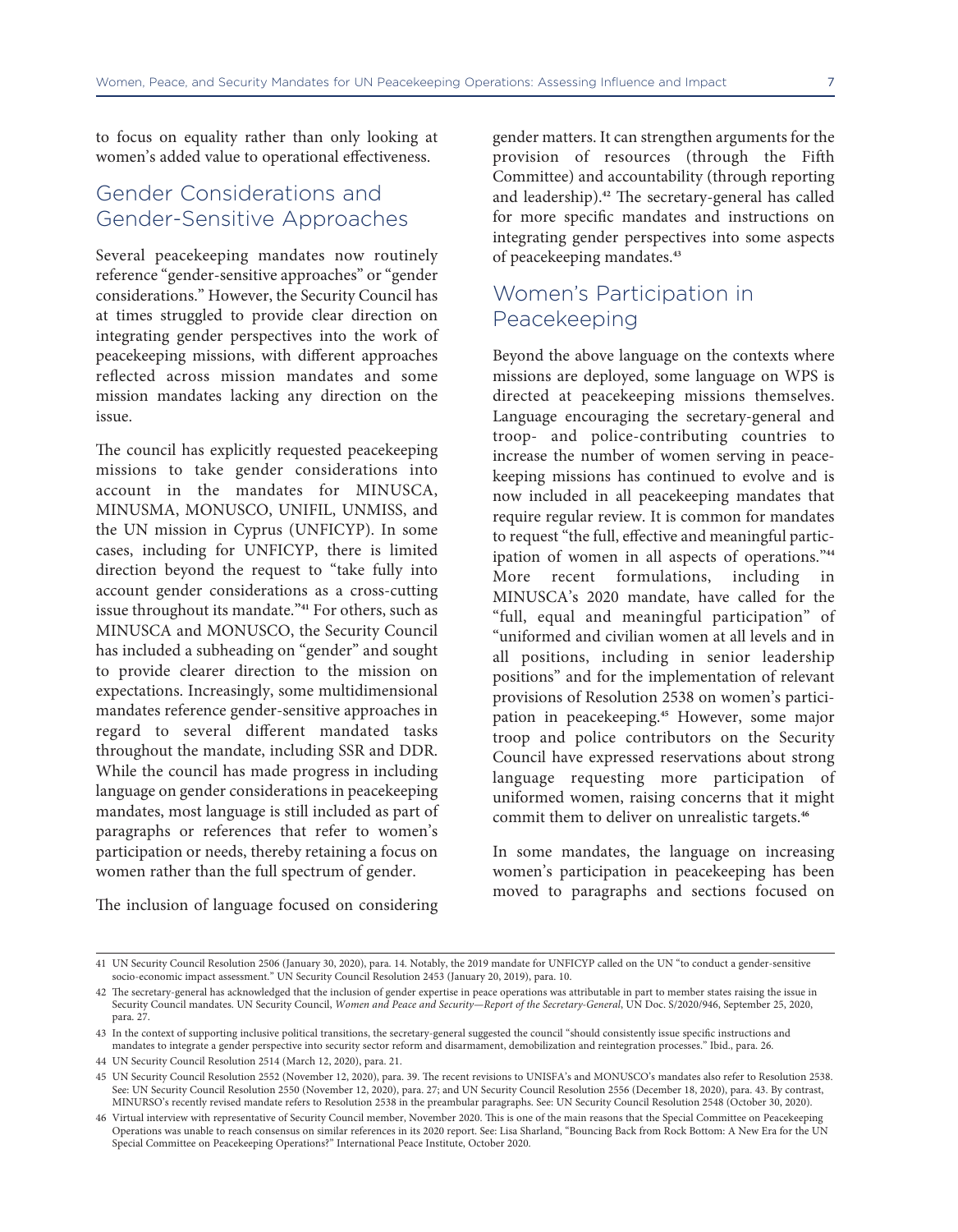burden on women to deliver on certain aspects of the mandate that should be the remit of the entire mission<sup>48</sup>

#### Reporting and Resourcing

Some mandates include requests for resources to support gender-sensitive approaches. Several mission mandates request the use of uniformed and civilian gender advisers, with some noting the need for these posts to be filled expeditiously.**49** In the case of MINUSCA, gender advisers are identified as assisting with the full scope of the mission's mandate, including the political and reconciliation process.**<sup>50</sup>**

Some mandates also include comprehensive gender reporting requirements. UNMISS is requested to report on "steps taken to deter and prevent sexual and gender based violence," as well "the participation of women in peace processes, and an analysis of the mission's political engagement on this issue" (the latter part was added in 2020).**51** MONUSCO's mandate calls for "enhanced reporting" on the participation of women.**<sup>52</sup>** According to the secretary-general's 2020 report on WPS, "the mandate renewals of peacekeeping missions in the Democratic Republic of the Congo, Lebanon, Mali and South Sudan were good examples of that reporting requirement."**<sup>53</sup>**

## Factors Influencing the Inclusion of WPS Language in Mandates

The Security Council's approach to including WPS language in mandates has been inconsistent over the last two decades. In the cases of the missions in the Golan Heights (UNDOF) and Lebanon (UNIFIL), the council only started to include more comprehensive language on WPS in 2018.**54** And for the mission in Western Sahara (MINURSO), it only started to include WPS language in 2017. This contrasts with the council's approach to multidimensional mandates, which have routinely included more detailed provisions on WPS for many years, reflecting their numerous priorities and complex tasks.**<sup>55</sup>**

While the council has expressed broad support for the WPS agenda, there are differing views among the P5 over the type of WPS language to include in peacekeeping mandates. While strong advocates for WPS in the council have sought to include more comprehensive references to women's protection and participation, these have at times faced resistance, particularly from China and Russia, which have argued that the language on WPS is "too prescriptive."**<sup>56</sup>**

A range of internal and external factors influence whether substantive language on WPS is included in the mandates of peacekeeping operations. These include dynamics internal to the Security Council and mandating processes such as the role of the

<sup>47</sup> For example, the language in MINUSCA's mandate shifted from a paragraph on gender (in 2018) to a paragraph on performance (in 2019). See: UN Security Council Resolution 2448 (December 13, 2018), para. 57; and UN Security Council Resolution 2499 (November 15, 2019), para. 38. The language in the 2020 mandate was moved into a standalone paragraph following the one on performance. See: UN Security Council Resolution 2552 (November 12, 2020), para. 39.

<sup>48</sup> Nina Wilén, "What's the 'Added Value' of Male Peacekeepers? (Or—Why We Should Stop Instrumentalising Female Peacekeepers' Participation)," Egmont Institute, February 2020.

<sup>49</sup> UNMISS, for example, is mandated "to protect civilians under threat of physical violence, irrespective of the source of such violence, within its capacity and areas of deployment, with specific protection for women and children, including through the continued use of the Mission's Child Protection Advisers, Women Protection Advisers, and uniformed and civilian Gender Advisers, the positions for which should be filled expeditiously." UN Security Council Resolution 2514 (March 12, 2020), para. 8(a)(i).

<sup>50</sup> UN Security Council Resolution 2552 (November 12, 2020), para. 44.

<sup>51</sup> UN Security Council Resolution 2514 (March 12, 2020), para. 41.

<sup>52</sup> UN Security Council Resolution 2556 (December 18, 2020), para. 32.

<sup>53</sup> UN Security Council, *Women and Peace and Security—Report of the Secretary-General*, UN Doc. S/2020/946, September 25, 2020, p. 35.

<sup>54</sup> The 2017 mandates for UNIFIL and UNDOF included language on addressing sexual exploitation and abuse but not other aspects of the WPS agenda.

<sup>55</sup> See, for example, the resolution authorizing the deployment of UNMISS: UN Security Council Resolution 1996 (July 8, 2011).

<sup>56</sup> Virtual interview with representative of Security Council member, November 2020.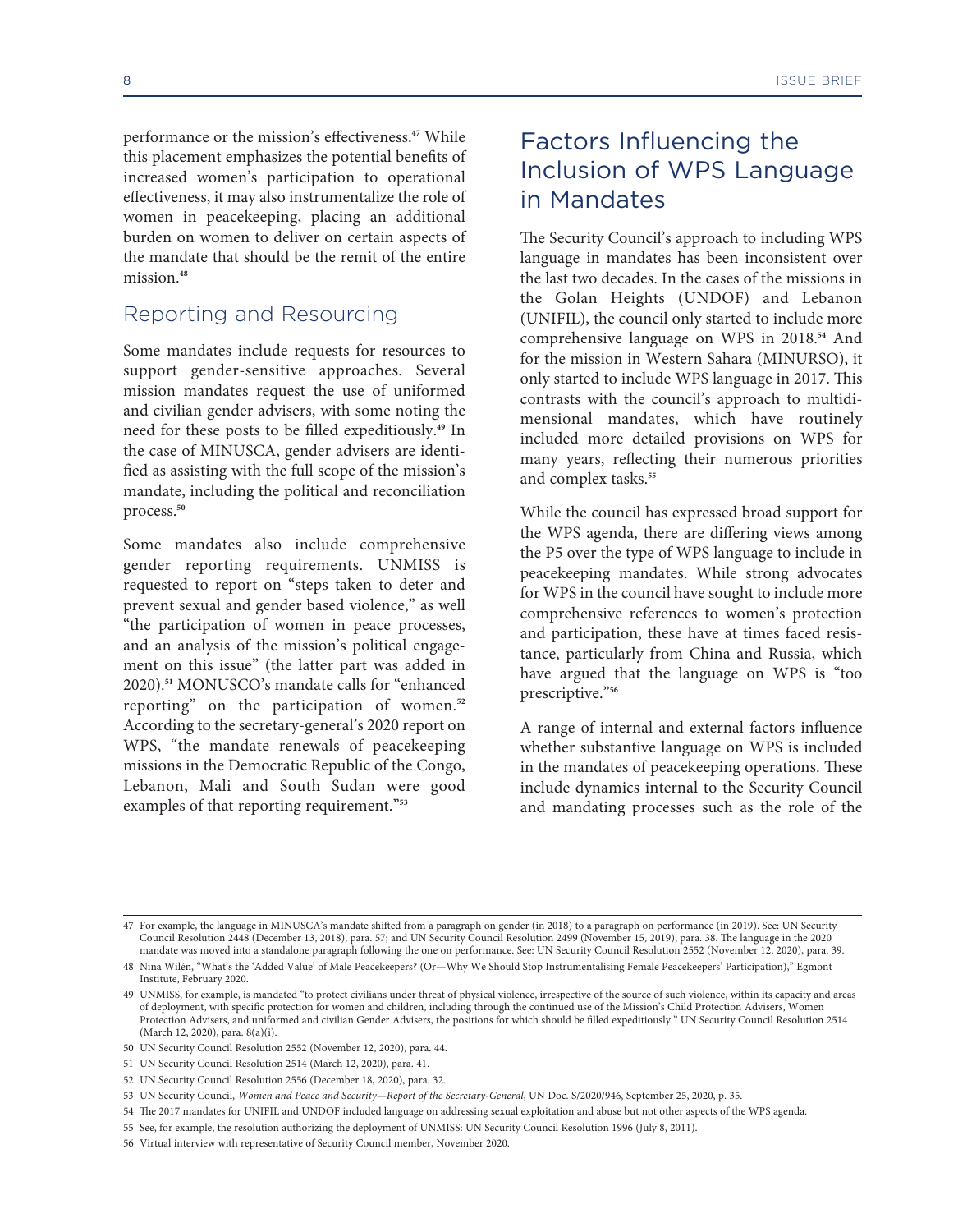penholder, the timing of the introduction of the language into the draft mandate, communication between WPS and country experts within permanent missions in New York, and the commitment of council members to WPS. There are also external factors that influence the process, including advocacy by civil society, the engagement of the council's Informal Expert Group, reporting from the secretary-general and the field, and efforts to streamline language in mandates.

#### Dynamics Internal to the Security Council

The mandate penholders in the Security Council have considerable influence over whether there is new language on WPS, as they circulate the first draft for negotiation.**57** However, drafting usually commences with the previous resolution, meaning that WPS language included in the previous year's mandate is likely to make it through to the next year. If there is no WPS language in the previous resolution, it is more difficult to get it included. As with most negotiating processes, if there is more to bargain with, there is more scope to make progress, but it is a balancing act.**<sup>58</sup>**

Timing matters greatly when it comes to influencing the mandating process. The earlier in the process the language is included, the better. If substantive new WPS language is included in the first draft, it is likely to be included in subsequent drafts that are open for negotiation and is thus more likely to be seriously considered.**59** The first draft is shared with the P3 (France, the UK, and the US), then the P5, then the entire council.**60** Even if elected members wish to influence the process, they are more likely to get language on WPS included if they discuss it with the penholder prior to the circulation of the first draft.**61** While this is true of efforts to influence the drafting of peacekeeping

mandates in general, timing is particularly important for WPS, given that not all of the P5 support including more explicit language on the WPS agenda in peacekeeping mandates. Timing is also important because of the important role of civil society in advocating for WPS during the negotiations.

The proposed placement of language on WPS within the draft mandate can also determine whether it is likely to be included in the final version. Linking language on WPS to other elements of the mandate may make it more likely to be agreed to.**62** It may also be easier to agree on language that has already been included in another mission's mandate, setting a precedent for its inclusion elsewhere. For instance, language on "gendersensitive community violence reduction programs" that was recently incorporated into UNMISS's mandate drew from language in MINUSCA's earlier mandate.**63** Similarly, language on women's participation in MINUSCA's mandate took inspiration from UNFICYP's mandate.**64** However, whether this approach works largely depends on the interest of other council members in the specific issue being negotiated and their political will to push for it. If members invest political capital, this may outweigh other factors influencing the mandating process.

Information sharing between WPS and country experts within permanent missions can also have an influence on how systematically council members incorporate WPS language into mandates. If the relationship between a permanent mission's WPS experts and country experts is good, they may share more information, and the WPS experts may have more input into peacekeeping mandates (of course, this is arguably true for any crosscutting issue dealt with by permanent missions).**<sup>65</sup>**

<sup>57</sup> The penholders for different peacekeeping missions or country situations are: France (MINUSCA, MINUSMA, MONUSCO, UNIFIL); the UK (UNFICYP); the US (MINURSO, UNMISS, UNISFA); and Russia and the US (UNDOF).

<sup>58</sup> IPI workshop on inclusion of WPS in UN peacekeeping missions, June 29, 2020.

<sup>59</sup> Ibid.

<sup>60</sup> There are some exceptions to this process, notably the mandate for UNDOF, which is first negotiated between Russia and the US.

<sup>61</sup> IPI workshop on inclusion of WPS in UN peacekeeping missions, June 29, 2020.

<sup>62</sup> Ibid.

<sup>63</sup> Security Council Report, "UN Mission in South Sudan (UNMISS) Mandate Renewal,"March 14, 2019.

<sup>64</sup> Virtual interview with representative of Security Council member, November 2020.

<sup>65</sup> IPI workshop on inclusion of WPS in UN peacekeeping missions, June 29, 2020.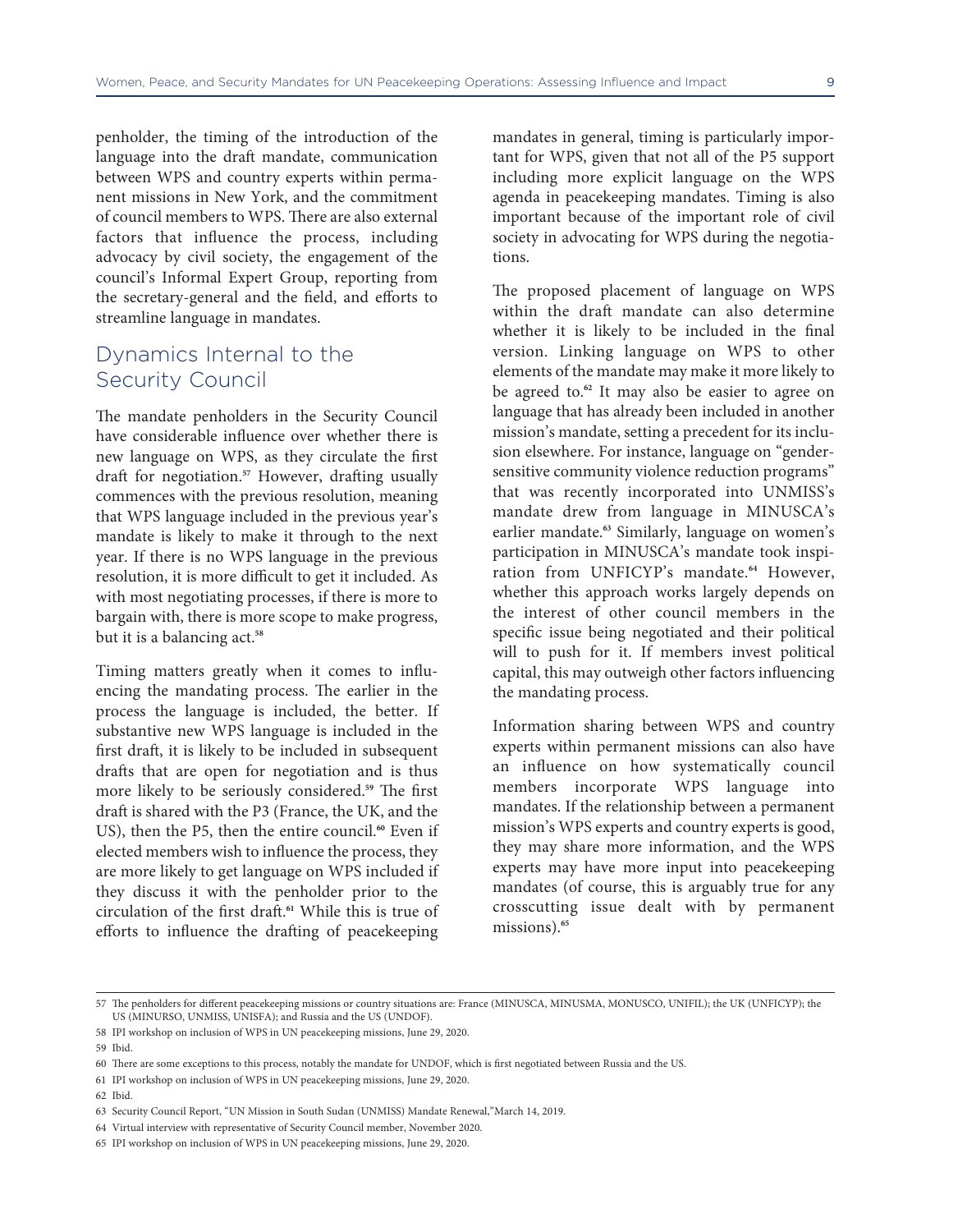Similarly, the level of engagement by capitals may also influence the nature of amendments and proposals on WPS. If permanent missions share mandate drafts with the relevant WPS or gender equality sections in their capitals (if they exist), more nuanced language or approaches may be put forward. For instance, gender experts in London have informed the UK's approach to advocating for the term "equal" in the context of the "full, equal and meaningful" participation of women. The level of input by member-state officials based in diplomatic posts where peacekeeping missions are operating could also have an impact. Such contacts may overcome the limited, and at times delayed, reporting through official UN channels.

It is unclear whether the broader regressive debates on WPS in the Security Council will have an impact on peacekeeping mandates. For instance, during the negotiations on Resolution 2467, China, Russia, and the US tried to remove agreed language on the sexual and reproductive health rights of victims of sexual violence.**66** By contrast, Resolution 2538, which focused on the participation of women in peacekeeping, was adopted as a presidential text, meaning that it was co-sponsored by all members of the council. It is unclear whether negotiating and adopting this text as a peacekeeping resolution rather than a WPS resolution may have created a more conducive environment for negotiations.**<sup>67</sup>** Regardless, the resolution offers a useful framework to guide the inclusion of detailed language on uniformed women's participation in peacekeeping, particularly on how gender-balanced missions can contribute to operational effectiveness.

## External Influences on the Security Council

Efforts to advance WPS in peacekeeping mandates are often stymied by the limited flow of information to the Security Council.**68** Reporting cycles often mean that the secretary-general's reports are released with little or no time to influence the first draft discussed among the P3.**69** And while the secretary-general's reports increasingly include sections on gender or WPS, they often refer to women as a "monolithic group" and fail to address intersectionality and masculinities.**<sup>70</sup>**

Briefings by mission leaders and representatives from civil society have offered greater opportunities for sharing information with council members. While these are generally formulaic formal briefings, the Informal Expert Group on WPS (IEG) has allowed for more substantive exchanges. Established following the adoption of Resolution 2242, the IEG provides a mechanism for WPS and country experts to engage on issues affecting women in select country contexts.

While the IEG is not exclusively focused on peacekeeping missions, it has considered several countries that host missions.**71** For instance, the IEG meeting on South Sudan in February 2019 ahead of UNMISS's mandate renewal resulted in the strengthening of language on "the mission's good offices role, prevention and response to [sexual and gender-based violence] and [conflictrelated sexual violence] and the roles of Gender Advisors in gender mainstreaming across the mission mandated tasks."**<sup>72</sup>**

UN Women, as the secretariat of the IEG, has also recommended language to include in mandates. For instance, following a meeting of the IEG on Mali in May 2020, UN Women and the Office of the Special Representative of the Secretary-General on Sexual Violence in Conflict called upon council members to retain all gender-relevant language in the previous mandate and emphasize the implementation of the recommendations emerging from a high-level workshop on the participation of women.**73** This language was subsequently included in the revised mandate for MINUSMA adopted the

<sup>66</sup> Security Council Report, "In Hindsight: The Women, Peace and Security Agenda at 20," March 31, 2020.

<sup>67</sup> Dustin Johnson and Gretchen Baldwin, "Women in Peacekeeping: Signs of Change at the United Nations?" *IPI Global Observatory*, September 17, 2020.

<sup>68</sup> UN Women, "A Global Study on the Implementation of United Nations Security Council Resolution 1325," p. 328.

<sup>69</sup> Virtual interview with representative of Security Council member, November 2020.

<sup>70</sup> NGO Working Group on Women, Peace and Security, "Mapping Women, Peace and Security in the Security Council: 2017," July 2018.

<sup>71</sup> For instance, it has considered the Central African Republic, the Democratic Republic of the Congo, Mali, and South Sudan. See: Security Council Report, "Women, Peace and Security: The Agenda at 20," June 2020.

<sup>72</sup> UNMISS, "Annual Progress Report on Women, Peace and Security (January–December 2019)," February 2020 (on file with author).

<sup>73</sup> UN Security Council, *Summary of the Meeting on the Situation in Mali, Held by the Informal Expert Group on Women and Peace and Security on 27 May 2020*, UN Doc. S/2020/574, June 23, 2020, p. 4.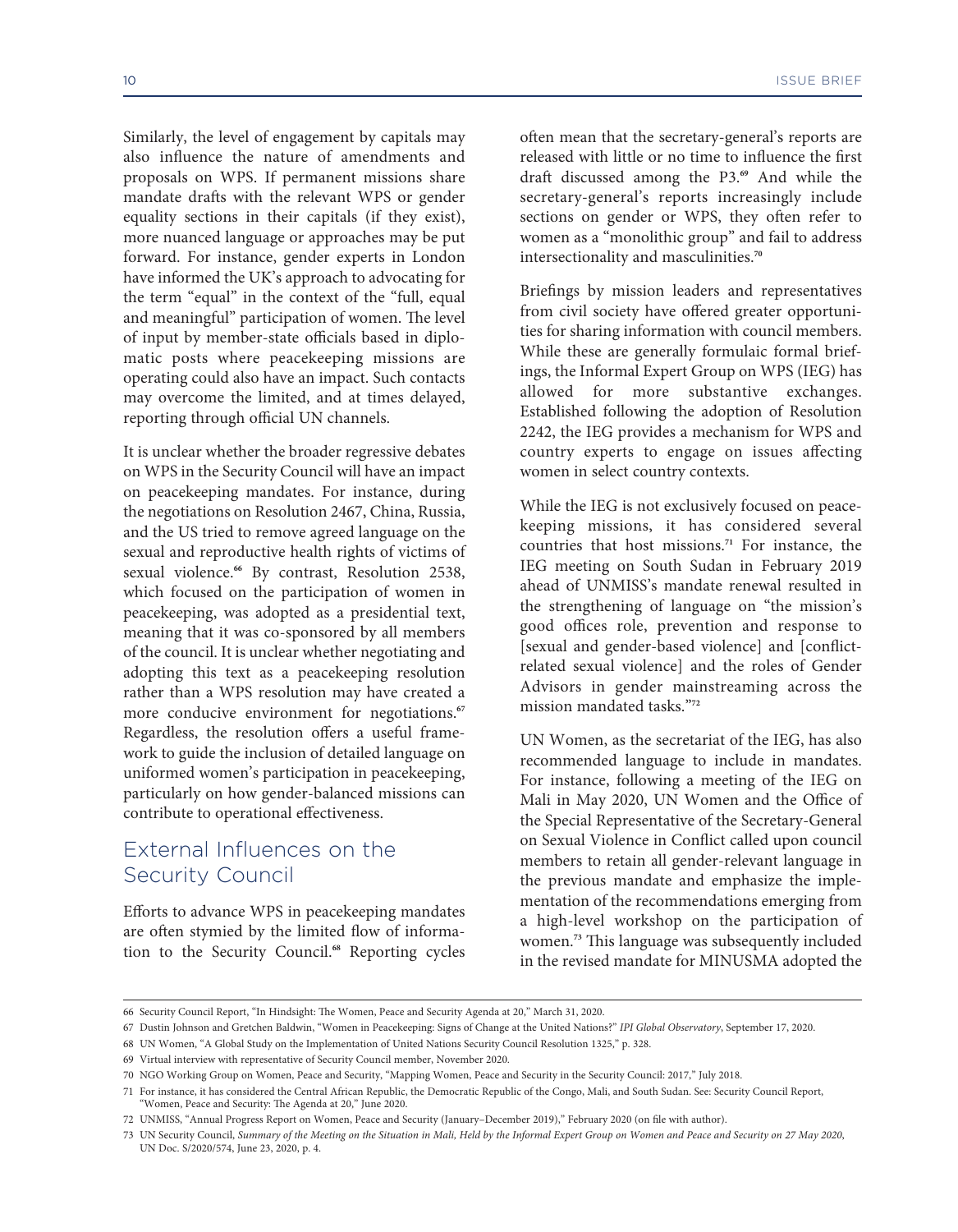#### following month.**<sup>74</sup>**

While there has been a welcome increase in the number of civil society briefers taking part in council debates and Arria-formula meetings, these briefings are not always timely enough to influence council negotiations. Without such briefings to enable the flow of information from the field, the council is removed from the needs of women in host communities. In the words of one gender adviser, people have forgotten that WPS is about "local women," not about the UN.**75** Informal mechanisms that connect the penholder and other council members with peacekeeping personnel in missions, including gender advisers, could strengthen the WPS language in mandates by bypassing the watered-down language of formal briefings and reports. It could also encourage missions to connect with local women and seek their input into the mandating process.**<sup>76</sup>**

There is also more scope for the Security Council to include uniformed women peacekeepers in briefings on peacekeeping. The briefing by police officer Nataliia Emelianova from UNISFA during the most recent debate on WPS offered a different perspective from those provided by civil society briefers. It also drew attention to the presence and work of women in UN peacekeeping missions. However, it was notable that Emelianova was a sexual and gender-based violence adviser to the mission, which could perpetuate stereotypes about the roles uniformed women should have in peacekeeping missions. Nonetheless, more regular engagement with uniformed women from a range of roles and backgrounds could better sensitize council members to women's contributions to peacekeeping missions.

One of the Security Council's challenges moving forward is how to balance efforts to consolidate language on WPS in peacekeeping mandates with efforts to streamline and better prioritize tasks. Concerns about the length and complexity of socalled "Christmas-tree mandates" have led some penholders to streamline language, including by prioritizing tasks, in line with the recommendations of the High-Level Independent Panel on Peace Operations (HIPPO) from 2015.**77** But there are concerns that this may already have resulted in reductions in language on WPS.**78** There has been limited analysis on how to prioritize and sequence mandates while ensuring that there is sufficient language on WPS.**<sup>79</sup>**

Efforts to improve the structure of peacekeeping mandates and the direction they offer also raise questions about what constitutes "strong language" when it comes to WPS. Is it multiple references to "women" or "gender" throughout the mandate? References to WPS resolutions and the WPS agenda? Requests to integrate gender as a crosscutting issue across the mandate? In many instances, research and progress reports have sought to quantitatively capture progress on WPS by counting the number of instances of gender-related terms.**80** In some cases, these counts even include references to measures to address sexual exploitation and abuse, even though such language is addressing a problem that peacekeeping missions caused.**<sup>81</sup>**

Qualitative understandings of what constitutes strong language may be more useful. As noted by Sarah Kenny Werner and Elena B. Stavrevska, strong language is generally "more detailed, supported by direct citations to WPS [resolutions]

<sup>74</sup> MINUSMA is mandated to "implement the recommendations of the high-level workshop on participation of women in the mechanisms established by the Agreement to support and monitor its implementation, by increasing the representation of women in the *Comité de suivi de l'Accord (CSA)* and the subcommittees, setting-up a steering committee of the workshop's recommendations, as well as an observatory led by women with a clear mandate and mechanism to oversee progress towards women's full, effective and meaningful participation." UN Security Council Resolution 2531 (June 29, 2020), para. 3.

<sup>75</sup> Interview with UN official, New York, July 2020.

<sup>76</sup> IPI workshop on inclusion of WPS in UN peacekeeping missions, June 29, 2020.

<sup>77</sup> UN General Assembly and Security Council, *Report of the High-Level Independent Panel on Peace Operations on Uniting Our Strengths for Peace: Politics, Partnership and People*, UN Doc. A/70/95–S/2015/446, June 17, 2015, para. 184.

<sup>78</sup> Interview with UN official, New York, July 2020. The official noted that references to WPS in the mandate for MINUSMA were reduced when the penholder (France) streamlined the mandate.

<sup>79</sup> IPI, the Stimson Center, and Security Council Report have conducted a series of meetings on prioritizing and sequencing the mandates of MINUSCA, MINUSMA, MONUSCO, and UNMISS. See: International Peace Institute, "Prioritization and Sequencing of Security Council Mandates," available at https://www.ipinst.org/program/peace-operations-and-sustaining-peace/security-council-mandates .

<sup>80</sup> [These include the Global Study on the Implementation of Resolution 1325; the NGO Working Grou](https://www.ipinst.org/program/peace-operations-and-sustaining-peace/security-council-mandates)p on Women, Peace and Security; and the secretary-general's reports on WPS.

<sup>81</sup> Werner and Stavrevska, "Where Are the Words?"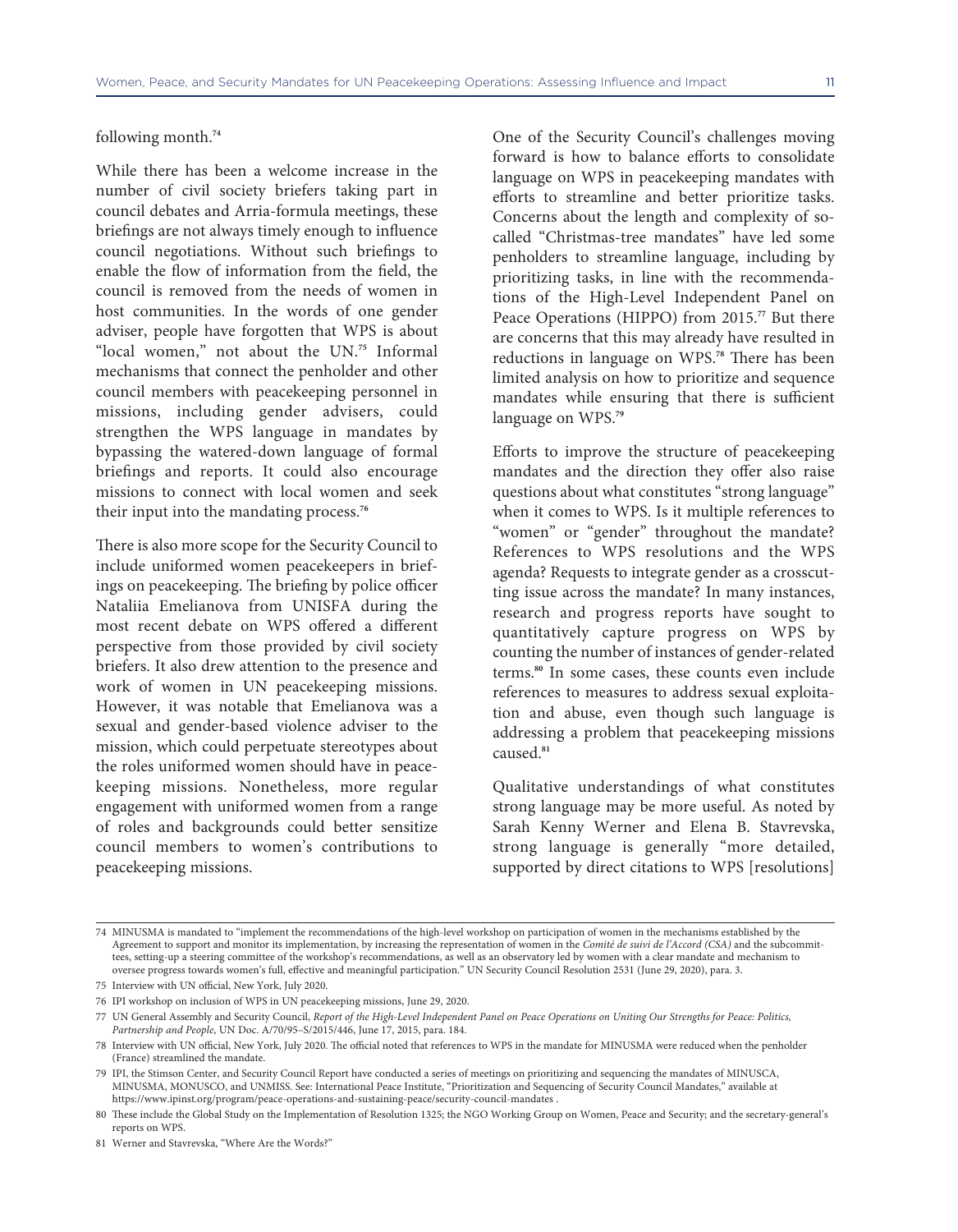and/or more specific (and which serve[s] to centre it)."**82** Or, put differently, it is language that is likely to be directly applied in the field rather than language that is included to tick a box. Improved qualitative analysis of WPS language in mandates—and its impact in the field—would assist in understanding what types of language may result in better outcomes.

The importance of retaining "strong language" on WPS in mission mandates has been acknowledged in some of the recommendations emerging from IEG meetings. For instance, UN Women urged the Security Council to retain strong language on WPS in several paragraphs of MONUSCO's 2019 mandate, with special attention to the language that requested the mission "to take fully into account gender considerations as a crosscutting issue throughout its mandate."**83** This suggests that a paragraph with a clear heading that comprehensively addresses many aspects of WPS might provide strong direction to missions. Such comprehensive language can be especially useful when there is limited "wiggle room" for the head of a mission to interpret the mandate. For instance, in the case of UNIFIL, which is a politically sensitive mission, the head of mission was constrained in taking forward work related to WPS without explicit language in the mandate to do so.**<sup>84</sup>**

## Implementation in the Field: Key Drivers

Beyond Security Council mandates, there is a range of other factors that also drive the implementation of the WPS agenda in the field. These include the availability of policies and training materials, the political will and accountability of mission leaders, the role of gender advisers, budgetary restrictions, cultural understandings of gender in the host

country, individuals' understandings of WPS mandates, and stereotypes about uniformed women peacekeepers.

Some peacekeeping missions began working on WPS in the 1990s, well before there was WPS language in their mandates. For instance, the UN Transitional Administration in East Timor established a gender affairs unit prior to the adoption of the first WPS resolution. The mission grounded the establishment of the unit in a human rights approach, relying on international agreements and policies on gender equality, gender mainstreaming, and human rights, such as the Beijing Platform for Action and the Convention on the Elimination of Discrimination against Women (CEDAW).**<sup>85</sup>** Similarly, the UN Mission in Kosovo (UNMIK) still has no provisions on WPS in its mandate but was one of the first peacekeeping missions to deploy a gender adviser.**<sup>86</sup>**

These early efforts, along with the Namibia Plan of Action on Mainstreaming a Gender Perspective in Multidimensional Peace Support Operations, informed the development of Resolution 1325.**<sup>87</sup>** The WPS resolutions, in turn, have informed and supported the development of guidance and reporting on WPS by some peacekeeping missions. For instance, UNMISS's Strategy on Gender and Women, Peace and Security refers to the request in Resolution 1889 (2009) for the UN to "collect data on, analyze and systematically assess particular needs of women and girls in post-conflict situations" to support the inclusion of gender analysis in the conflict and political analysis undertaken as part of the mandate review process. The strategy also notes that it is grounded not only in the resolution mandating UNMISS but also in the suite of WPS resolutions, the HIPPO report, the A4P initiative, the Global Study on the Implementation of Security Council Resolution 1325, and policies

<sup>82</sup> Ibid.

<sup>83</sup> UN Security Council, *Summary of the Meeting of the Informal Group of Experts on Women and Peace and Security on the Situation in the Democratic Republic of the Congo on 25 March 2019*, UN Doc. S/2019/296, April 8, 2019. In particular, UN Women requested that the language in paragraph 39 of Resolution 2409 from the previous year be retained, which was included under the subheading "Gender, Sexual Violence, Sexual Exploitation and Abuse" (though the latter part of the heading has been removed).

<sup>84</sup> Interview with UN official, New York, July 2020.

<sup>85</sup> See: "A Review and Evaluation of Gender-Related Activities of UN Peacekeeping Operations and Their Impact on Gender Relations in Timor Leste," prepared by Sofi Ospina for the UN Department of Peacekeeping Operations, July 2006, p. 20.

<sup>86</sup> Leanne Smith, "Peacekeeping and the WPS Agenda: 'Less Talk and More Action,'" Australian Strategic Policy Institute, March 27, 2017.

<sup>87</sup> UN General Assembly and Security Council, *Windhoek Declaration on the Tenth Anniversary of the United Nations Transition Assistance Group*, UN Doc A/55/138–S/2000/693, July 14, 2000. See also: Barbara Crossette, "Five Months before UN Security Council Resolution 1325, the Seminar That Set the Scene," *PassBlue*, October 8, 2020.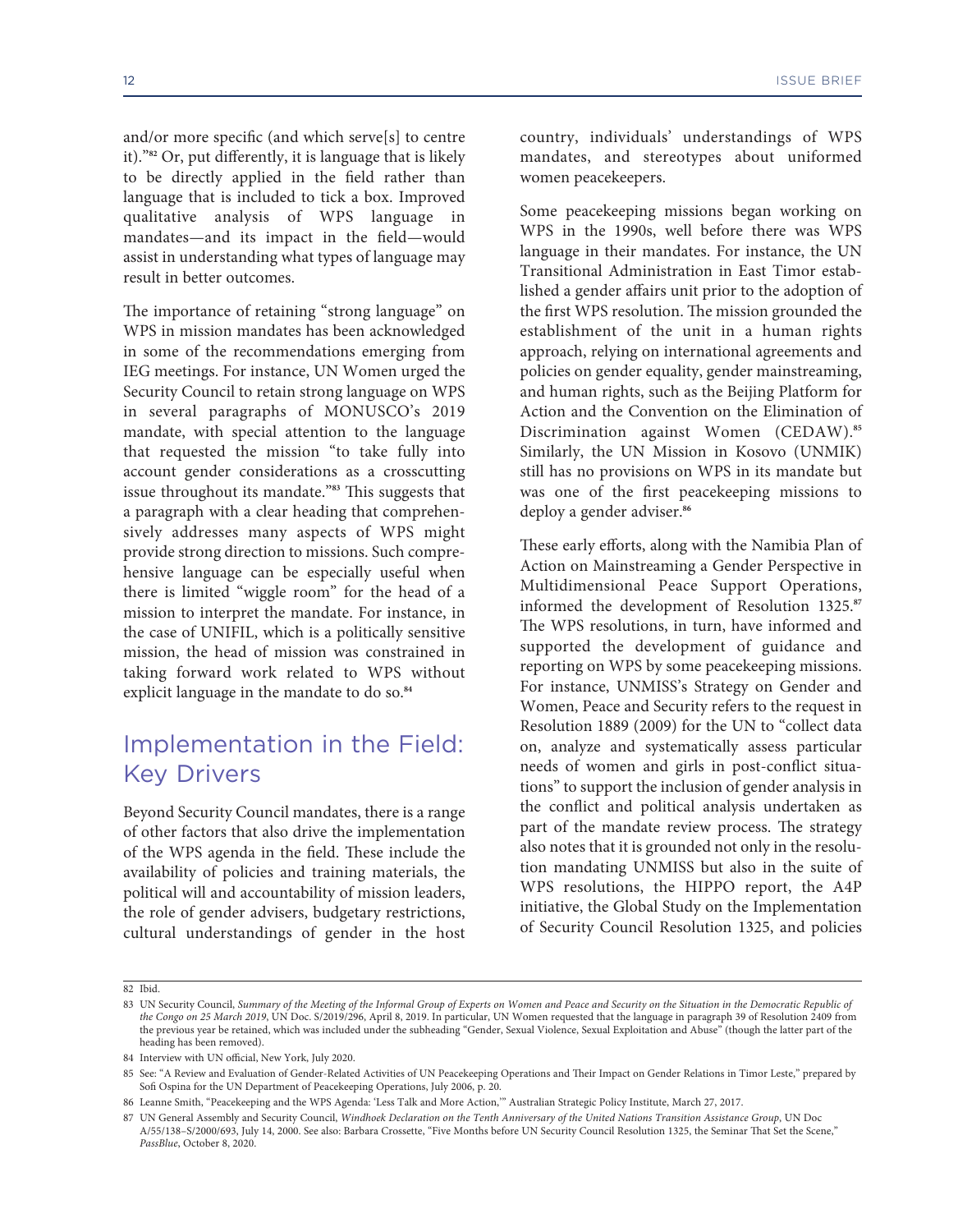such as the Gender Responsive UN Peacekeeping Operations Policy.**88** The inclusion of WPS language in peacekeeping mandates is therefore one of many factors that informs the development of WPS strategies in the field.

Mission leadership—and gender advisers' level of access to the senior mission leadership team—is also critical to implementing WPS mandates.**89** The seniority and placement of the gender unit within the mission is particularly important.**90** Similarly, the size of the team responsible for providing direction on the WPS and gender aspects of peacekeeping mandates matters. If there are not enough staff to take on the required tasks, the mission is unlikely to be able to effectively respond to the demands and requests of the Security Council related to the WPS agenda. This challenge was reflected early on in the deployment of MINUSMA, whose gender unit was significantly under-resourced, contributing to mission leaders' low level of attention to the WPS agenda in the face of competing priorities.**<sup>91</sup>**

However, resourcing for civilian posts in missions is at the behest of the UN General Assembly's Fifth Committee, and gender adviser posts have been targeted for reductions both in number and in seniority. These reductions are part of efforts to undercut the ability of missions to implement their WPS mandates, which not all member states strongly support, as well as efforts simply to reduce costs, reflecting these mandates' lack of priority across the UN system.**92** As a consequence, language requesting the deployment of uniformed and civilian gender advisers may be undercut by the Fifth Committee. Similarly, it can be undercut by member states' limited availability of uniformed personnel with gender expertise.

Even if a mission is well-resourced with gender advisers, mission personnel may see the task of implementing gender and WPS language as falling

solely on the gender unit rather than as something all mission personnel are accountable for. The attitude that gender is not an essential part of mission planning or operations also remains prevalent. As a consequence, gender is sometimes viewed as a "cottage industry" with limited opportunities for career progression, which may contribute to long-term vacancies in gender adviser positions in some missions. Moreover, due to the lack of gender training and the failure to mainstream gender as a crosscutting theme, there is often an expectation that gender advisers should take the initiative to communicate with others about what their role entails—an expectation that does not exist for most other positions. That responsibility overwhelmingly falls on women. In some missions, these stereotypes about the gender unit and gender advisers seem to be more prevalent among civilian staff.**<sup>93</sup>**

Some of these challenges can be overcome with the support of leaders at headquarters and in the mission. Mission leaders play an important role in determining whether missions prioritize WPS and in shaping the way WPS mandates are implemented. However, there are few mechanisms to hold leaders accountable for implementing WPS mandates. While the HIPPO report recommended that compacts between the secretary-general and heads of mission should incorporate three genderrelated indicators, the proposed indicator on mainstreaming gender across all mission tasks had yet to be included as of June 2019.**<sup>94</sup>**

The commitment of host-state authorities to WPS also has an impact on the ability of missions to act on the WPS language in their mandates. For instance, in the Central African Republic, the egalitarian approach of leaders such as President Faustin-Archange Touadéra, who has appointed women to several high-level government posts, could support the mission's efforts to advance the

<sup>88</sup> UNMISS, "Gender Equality and Women, Peace and Security Strategy," June 29, 2020 (on file with author), p. 1. See also UN Department of Peacekeeping Operations and UN Department of Field Support, "Policy: Gender Responsive United Nations Peacekeeping Operations," February 2018; and UN Department of Peace Operations, "Gender Equality and Women, Peace and Security: Resource Package", January 2020.

<sup>89</sup> IPI workshop on inclusion of WPS in UN peacekeeping missions, June 29, 2020.

<sup>90</sup> This echoes the recommendations made in the Global Study on Resolution 1325, as well as in Resolution 2242.

<sup>91</sup> Jaïr van der Lijn, "Assessing the Effectiveness of the United Nations Mission in Mali/MINUSMA," Norwegian Institute of International Affairs, 2019.

<sup>92</sup> Between 2016 and 2018, gender adviser posts were defunded and downgraded in a series of missions. See: Louise Allen, "Mapping of the Gender

Recommendations in the Three 2015 Peace and Security Reviews," UN Women, June 2019.

<sup>93</sup> IPI workshop on "Identifying and Conceptualizing 'Gender' Issues in the Field," July 1, 2020.

<sup>94</sup> Allen, "Mapping of the Gender Recommendations in the Three 2015 Peace and Security Reviews"; UN Doc. A/70/95–S/2015/446, para. 243.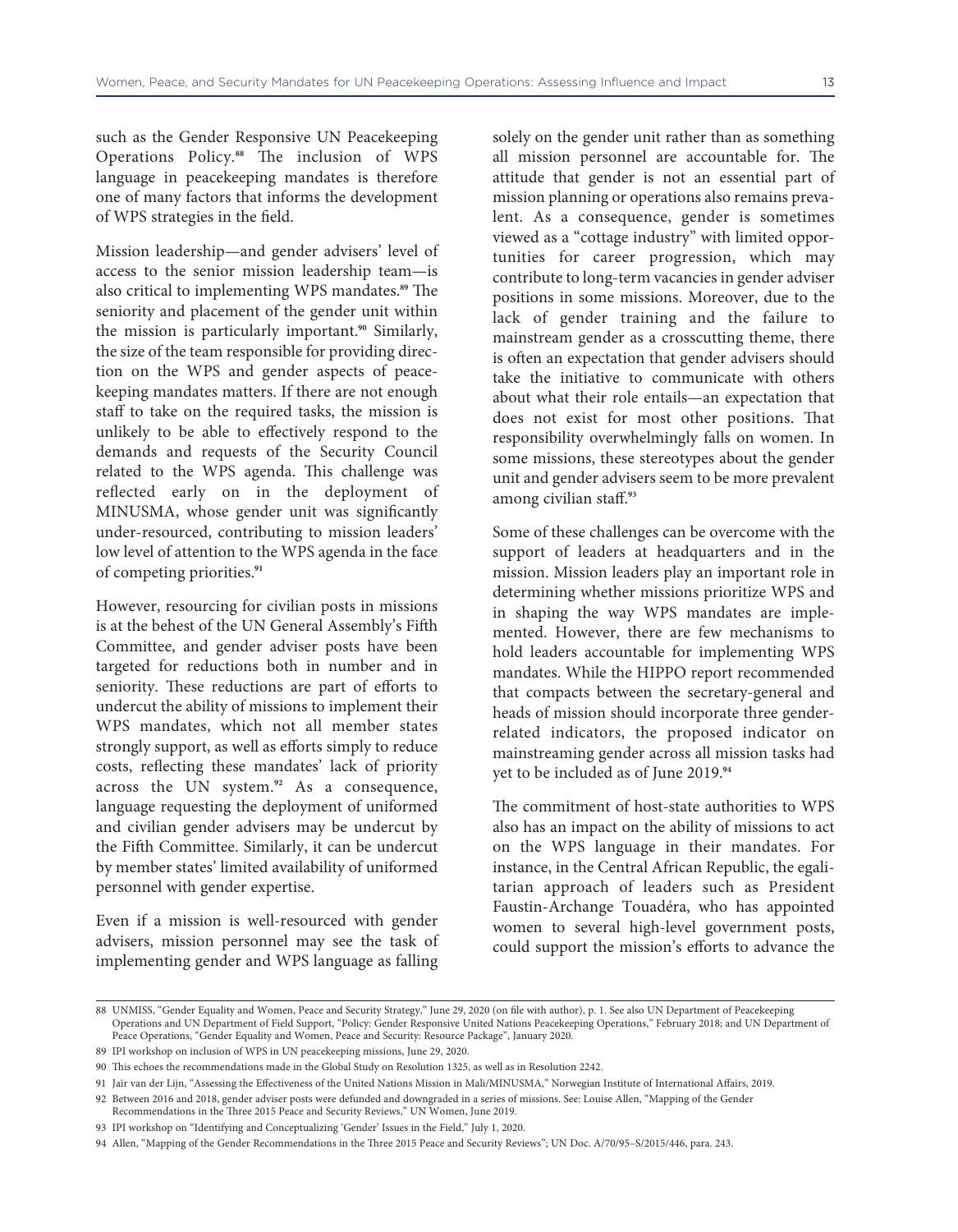equality of Central African women.**95** Overall, however, addressing cultural expectations and stereotypes about women's roles in society, which is ultimately the host state's responsibility, remains one of the most significant challenges for peacekeeping missions. Peacekeepers have to engage with their host-government counterparts, including leaders in the security sector and governance institutions, to influence the development of policies and laws that support gender equality and create environments conducive to women's meaningful participation. While WPS language in mandates can provide mission leaders with the leverage to engage in these discussions more substantively, doing so requires political will.

## Impact of Mandate Language on Uniformed Women Peacekeepers

WPS language in peacekeeping mandates can have implications for the way uniformed women are put forward for deployment and the roles they are assigned. Language around uniformed women's participation in peacekeeping is especially important. Such references are a welcome effort to pressure member states, in particular, to consider how they might increase the number of women they are deploying. However, these references could also have unintended consequences in missions and may result in unsustainable quick fixes within national security institutions that ultimately work against efforts to achieve gender equality.

Since the A4P initiative, references to "meaningful" participation have greatly increased. The inclusion of this term acknowledges that the goal is not simply to put more women in missions; it is also to ensure that women's skills are utilized appropriately, their contributions are valued, they are prepared to fulfill the roles to which they are

deployed, and they are not automatically directed to roles traditionally seen as more "feminine." For example, uniformed women may be expected to reach out to women in communities and facilitate responses to sexual and gender-based violence. For some women, fulfilling such roles is a positive way to gain trust and respect in the mission.**96** For others, however, it is not what they signed up for, and they may have skill sets they wish to contribute to other areas of work. Their mere presence in the

The language in mandates is an opportunity to break down stereotypes about women's participation in peacekeeping. Most significantly, it can challenge perceptions that women are vulnerable and in need of protection and do not have their own agency. However, these biases persist even within the Security Council. For instance, in the recent negotiations on MINUSCA's mandate, there were concerns that some council members were seeking to include references to special accommodations for women rather than language reinforcing the need for gender-sensitive approaches.**<sup>97</sup>**

mission is not meaningful.

Similarly, there is a risk that placing language on women's participation in parts of the mandate focused on mission effectiveness and performance could perpetuate the stereotype that simply increasing women's participation improves performance. Some of these assumptions were addressed in Resolution 2358, which recognizes "that the presence of women and better balance between men and women among peacekeepers contribute to, among others, greater credibility of the missions among the population, more effective community engagement, and enhanced protection responses."**98** Importantly, it also recognizes some of the barriers to women's participation.**99** This resolution's acknowledgment that gender-balanced teams are more effective might prompt consideration of whether the UN should be accepting allmale contingents in missions.**100** Yet the language

98 Security Council Report, "Women in Peacekeeping Operations: Adoption of a Resolution," August 27, 2020.

<sup>95</sup> Lise Morjé Howard, "Assessing the Effectiveness of the United Nations Multidimensional Integrated Stabilization Mission in the Central African Republic," Norwegian Institute of International Affairs, 2020, p. 110.

<sup>96</sup> Vermeij, "Woman First, Soldier Second," p. 16.

<sup>97</sup> Virtual interview with representative of Security Council member, November 2020.

<sup>99</sup> UN Department of Peace Operations, "Uniformed Gender Parity Strategy 2018–2028."

<sup>100</sup> IPI workshop on "'Deployment of Women and Mission Mandates,'" July 2, 2020. Some participants at this workshop questioned why the UN was accepting allmale contingents, when the UN argued that the participation of women enhanced operational effectiveness.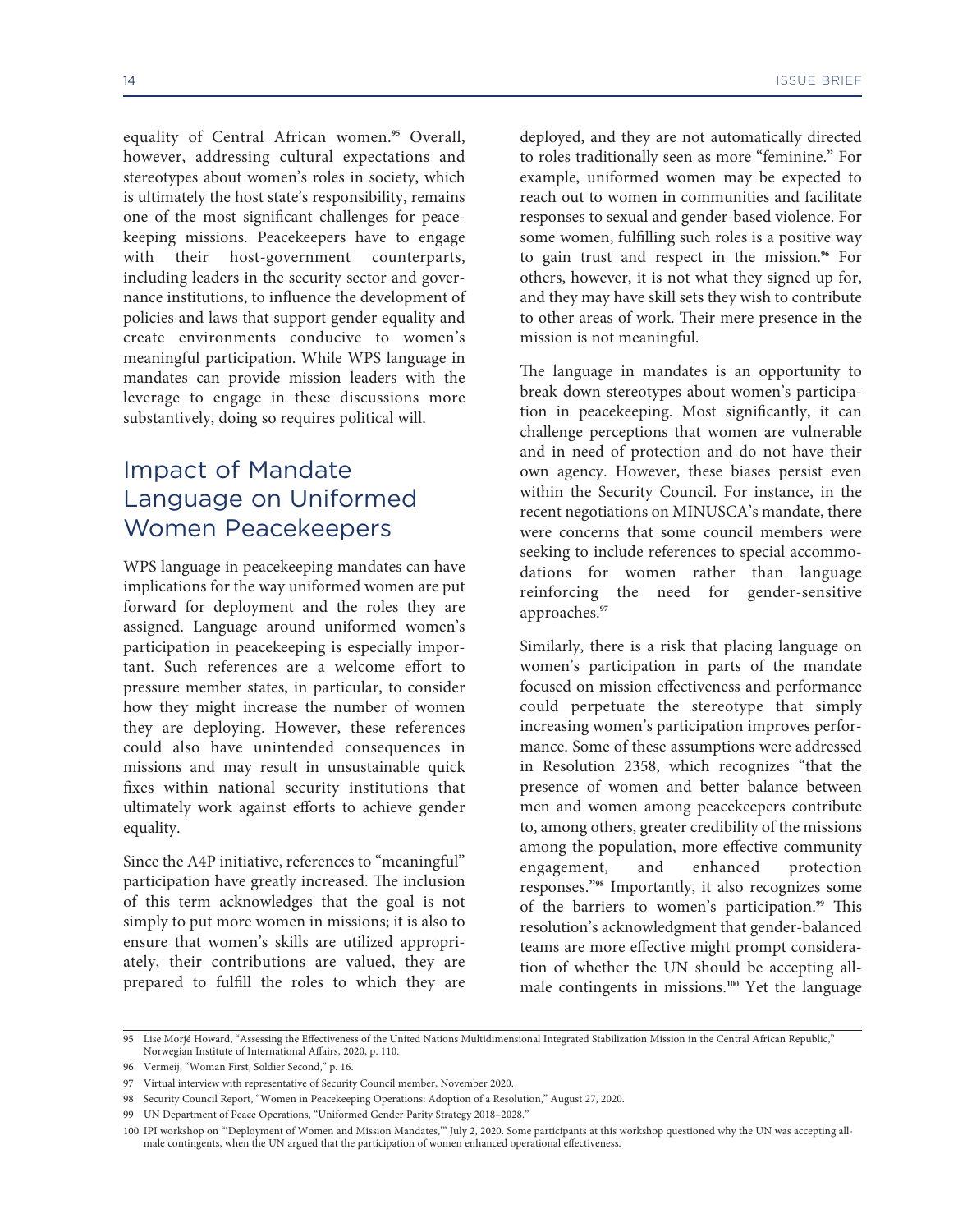included in this resolution has yet to translate comprehensively into discussions on mandates in the Security Council. Mandates also do not address the timing of women's deployment, despite research showing that women are less likely to be deployed in the early stages of a mission.**<sup>101</sup>**

But mandates are only one of the challenges facing uniformed women peacekeepers. There are still perceptions in some missions that women can only fill certain roles and, in some cases, that they alone carry the responsibility for implementing the WPS agenda.**102** As Lotte Vermeij notes, "Women felt they were appointed to [gender- and protectionrelated] roles by virtue of their sex even though they have not been trained to perform such tasks."**103** This can put an extra burden on women peacekeepers, who may be expected to carry out these tasks in addition to their other duties.**<sup>104</sup>** Moreover, there is an assumption that uniformed women can be placed in military or police gender adviser roles with no specific training.**105** This "sets them up for failure and reinforces the stigma that women are incapable of successfully serving in UN peace operations," reinforces stereotypes about the roles that are suitable for women, and can lead to gender and protection being framed as "women's issues."**106** Such stereotypes make it harder for the people in these posts to carry out their roles effectively and can deny women access to equal opportunities in peacekeeping missions.**107** They also make it harder for missions to deliver on their WPS mandates, as the majority of uniformed peacekeepers are men, who also need to understand how to integrate WPS into their work.

To help change these perceptions, some women peacekeepers have argued that both women and men should be appointed to gender adviser positions and that there should be "male gender and protection advocates within mission leadership."**108** While the Security Council may have a limited role to play in mitigating these stereotypes,

its members could include language on the deployment of gender advisers and the use of gendersensitive approaches that reinforces the value of both men and women undertaking such work in missions. This would be controversial, given the council's current dynamics, but it would send an important signal and could result in gradual change in the field.

## Conclusion and Recommendations

There has been considerable progress over the last twenty years in more comprehensively advancing the women, peace, and security agenda as part of peacekeeping mandates. The Security Council has had an influential role in shaping the expectations of peacekeeping missions when it comes to integrating WPS across their functions and areas of work. However, there is scope to address WPS more comprehensively and consistently in peacekeeping mandates. While language is not the only factor that determines whether a mission is likely to advance the WPS agenda, it is an important prerequisite and can provide greater direction and accountability. It can also address inaccurate stereotypes about the roles and contributions of uniformed women to UN peacekeeping.

This report offers five broad recommendations to the Security Council and other member states to strengthen language in peacekeeping mandates that supports the goals and aspirations of the WPS agenda and the full, equal, and meaningful participation of uniformed women.

1. **Propose WPS language early in the Security Council's mandating process.** Shaping WPS language in peacekeeping mandates requires the active engagement of the penholder or the early intervention of supportive member states or civil society during the mandating process.

<sup>101</sup> IPI workshop on "Deployment of Women and Mission Mandates," July 2, 2020. See also: Kajsa Tidblad-Lundholm, "When Are Women Deployed? Operational Uncertainty and Deployment of Female Personnel to UN Peacekeeping," *International Peacekeeping* 27, no. 4 (2020).

<sup>102</sup> Lotte Vermeij, "Addressing Taboos and Stigmas Military Women in UN Peace Operations Experience," *IPI Global Observatory*, October 9, 2020.

<sup>103</sup> Vermeij, "Woman First, Soldier Second," p. 15.

<sup>104</sup> IPI workshop on "Deployment of Women and Mission Mandates," July 2, 2020.

<sup>105</sup> Kleopatra Moditsi and Aditi Gorur, "Overcoming Hurdles for Women Peacekeepers in the Field," Stimson Center, May 29, 2020.

<sup>106</sup> Vermeij, "Woman First, Soldier Second," p. 15.

<sup>107</sup> Karim and Beardsley, *Equal Opportunity Peacekeeping*.

<sup>108</sup> Vermeij, "Woman First, Soldier Second," p. 16.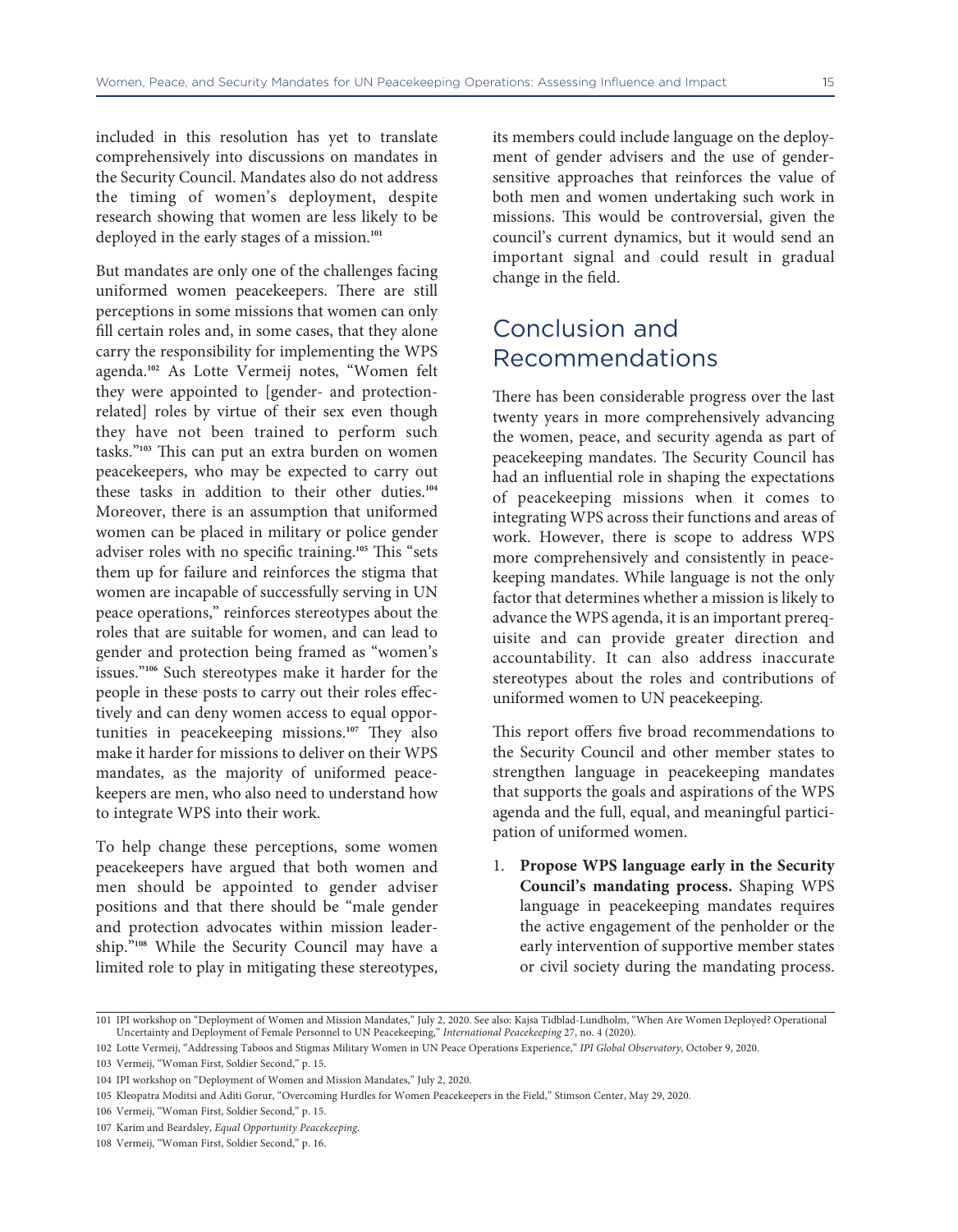Early engagement is especially important given council members' differing levels of support for some aspects of the WPS agenda.

- 2. **Facilitate engagement between country experts and WPS experts in member states' permanent missions to the UN.** If the relationship between these experts is strong, it can facilitate member states' more systemic engagement on WPS in peacekeeping mandates. This is one of the objectives of the Informal Expert Group (IEG), which offers an opportunity for country experts and WPS experts in permanent missions to hear directly from senior officials on particular country contexts about priority issues when it comes to WPS.
- 3. **Use informal consultations to understand the needs of women affected by conflict.** The IEG offers an opportunity for council members to hear directly from senior UN officials in some peacekeeping missions in an informal setting and offers peacekeeping missions an opportunity to influence the mandating process. Informal engagement and advocacy between council members, peacekeepers, and civil society organizations can help ensure that the needs and voices of women directly affected by and working to end conflict can be directly heard by the council and influence its mandates.
- 4. **Include language in mandates that reflects the contributions of both women and men to operational effectiveness.** The council should avoid perpetuating stereotypes about the role of uniformed women in missions and their suitability to serve. Mandates should refer to how both men and women contribute to the operational effectiveness and performance of missions, not only the need to contribute more women peacekeepers. The inclusion of such language in Resolution 2538 on women in peacekeeping provides a good example. Similar formulations should be considered for peacekeeping mandates to send the message that gender equality and WPS are at the core of the work of peacekeeping missions.

5. **Ensure that approaches to WPS in the Security Council consider the full spectrum of gender.** The WPS agenda is not just for women.**109** "Gender-sensitive approaches" require considering the full spectrum of gender and recognizing that women are not the only people who have a gender. The council could remind policymakers and mission leaders that men also have a responsibility to conduct gender-sensitive peacekeeping and that men in the host community may also have protection needs. This would not only support women but contribute to more gender-equal societies that are less prone to conflict.

The inclusion of WPS language in mandates alone is not a guarantee of progress in strengthening women's meaningful participation or ensuring their protection. Strong language needs to be complemented by leadership and resources to support the implementation of WPS mandates. While mandates can promote accountability through reporting and briefings, they also require the support of the Fifth Committee during the budgeting process and the Special Committee on Peacekeeping Operations in providing political support to policies and guidance. Troop- and police-contributing countries are also essential partners in furthering the participation of uniformed women in peacekeeping.

For peacekeeping mandates to have the greatest impact on advancing the WPS agenda in the field, there needs to be a greater understanding of how the inclusion of certain language links to missionspecific policies on, and approaches to, WPS. Some missions were already mainstreaming gender prior to the adoption of Resolution 1325, but the WPS resolutions have catalyzed further understanding and awareness of the need to increase women's participation and address their protection needs. At the same time, some council members are concerned about the growing length of peacekeeping mandates, and many view WPS as an important but at times unnecessary "add-on." Demonstrating the ongoing value of including language that advances the WPS agenda and contributes to building peace will remain essential.

<sup>109</sup> See: Ibrahim Bahati, "Masculinities, Conflict-Related Sexual Violence, and the WPS Agenda," *IPI Global Observatory*, October 19, 2020; and Albert Trithart, "The Women, Peace, and Security Agenda Is Not Just for Straight, Cisgender Women," *IPI Global Observatory*, October 13, 2020.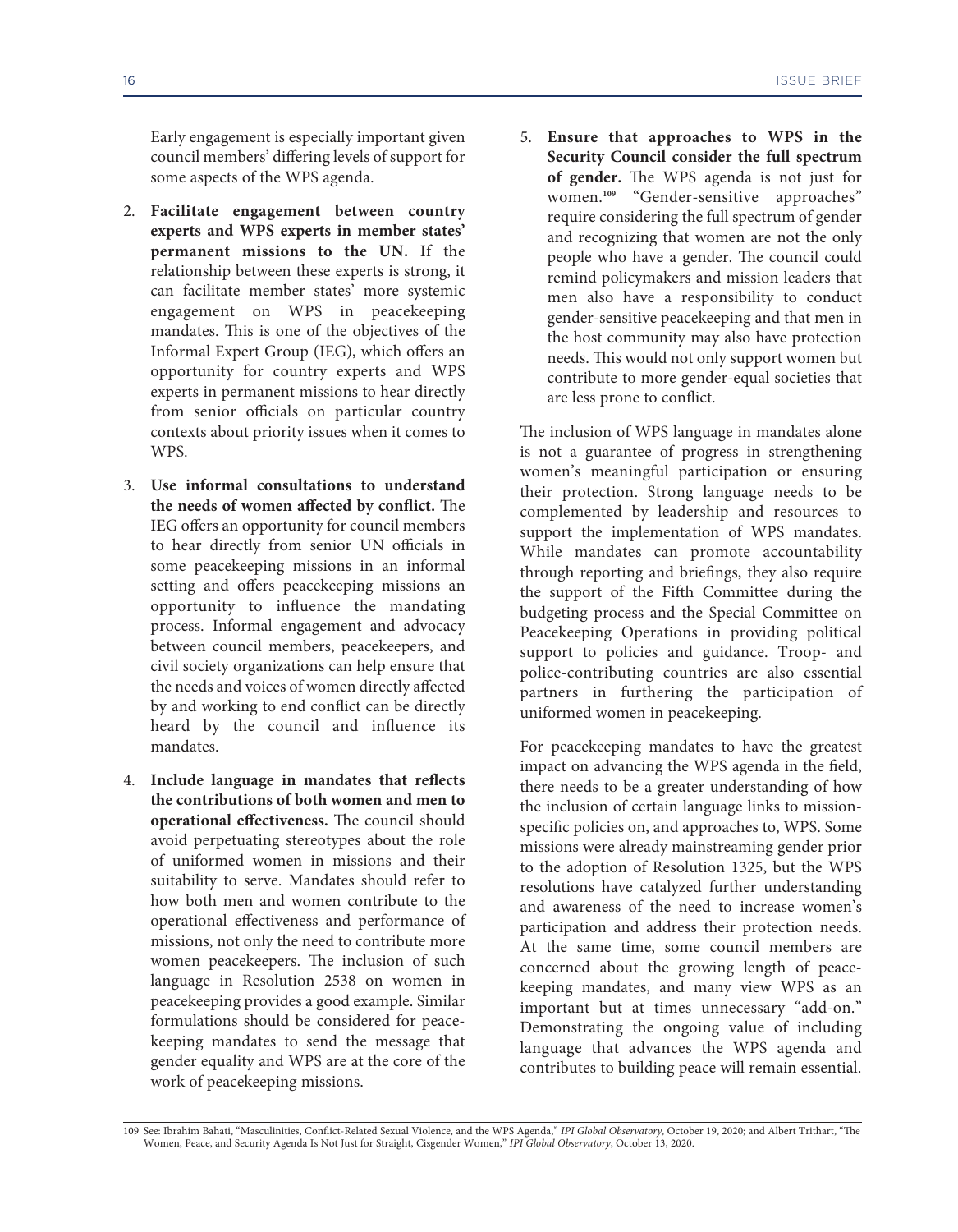# Annex 1: Types of WPS Language in Peacekeeping Mandates

This table provides examples of different types of WPS language in current peacekeeping mandates (as of January 2021).

| <b>WPS LANGUAGE</b>                     | <b>EXAMPLE</b>                                                                                                                                                                                                                                                                                                                                                                                                                                                                                                                                                                                                                                                                                                                                                                                                                                       |
|-----------------------------------------|------------------------------------------------------------------------------------------------------------------------------------------------------------------------------------------------------------------------------------------------------------------------------------------------------------------------------------------------------------------------------------------------------------------------------------------------------------------------------------------------------------------------------------------------------------------------------------------------------------------------------------------------------------------------------------------------------------------------------------------------------------------------------------------------------------------------------------------------------|
| Protection of women                     | <b>UNMISS</b> (Resolution 2514)                                                                                                                                                                                                                                                                                                                                                                                                                                                                                                                                                                                                                                                                                                                                                                                                                      |
|                                         | $8(a)(i)$ To protect civilians under threat of physical violence, irrespective of<br>the source of such violence, within its capacity and areas of deployment,<br>with specific protection for women and children, including through the<br>continued use of the Mission's Child Protection Advisers, Women<br>Protection Advisers, and uniformed and civilian Gender Advisers, the<br>positions for which should be filled expeditiously.                                                                                                                                                                                                                                                                                                                                                                                                           |
|                                         | <b>MINUSMA</b> (Resolution 2531)                                                                                                                                                                                                                                                                                                                                                                                                                                                                                                                                                                                                                                                                                                                                                                                                                     |
|                                         | $28(c)(iii)$ To provide specific protection and assistance for women and<br>children affected by armed conflict, including through Protection<br>Advisors, Child Protection Advisors, Women Protection Advisors and<br>civilian and uniformed Gender Advisors and focal points, as well as<br>consultations with women's organizations, and address the needs of<br>victims and survivors of sexual and gender-based violence in armed<br>conflict.                                                                                                                                                                                                                                                                                                                                                                                                  |
| Preventing and responding               | <b>UNMISS</b> (Resolution 2514)                                                                                                                                                                                                                                                                                                                                                                                                                                                                                                                                                                                                                                                                                                                                                                                                                      |
| to sexual and gender-<br>based violence | 18. Requests UNMISS to strengthen its sexual and gender-based violence<br>prevention and response activities, including by ensuring that risks of<br>sexual and gender-based violence is included in the Mission's data collec-<br>tion, threat analysis and early warning systems, by engaging with victims<br>of sexual violence, and women's organizations, further requests UNMISS<br>to take fully into account gender considerations as a crosscutting issue<br>throughout its mandate, and reaffirms the importance of uniformed and<br>civilian gender advisors, gender focal points in all mission components,<br>gender expertise and capacity strengthening in executing the mission<br>mandate in a gender-responsive manner.                                                                                                            |
|                                         | <b>MINUSCA</b> (Resolution 2552)                                                                                                                                                                                                                                                                                                                                                                                                                                                                                                                                                                                                                                                                                                                                                                                                                     |
|                                         | 24. Calls upon all parties to armed conflict in the CAR, including armed<br>groups, to end sexual and gender-based violence, further calls upon the<br>CAR authorities to swiftly investigate alleged abuses in order to fight<br>against impunity of those responsible for such acts, and to take concrete,<br>specific and time-bound steps towards implementing the UN and govern-<br>ment of CAR joint communiqué to prevent and respond to sexual violence<br>in conflict and to ensure that those responsible for such crimes are<br>excluded from the security sector and prosecuted, and to facilitate<br>immediate access for all survivors of sexual violence to available services,<br>calls on the CAR authorities and international partners to sustain adequate<br>support to the Mixed Unit for Rapid Intervention and Suppression of |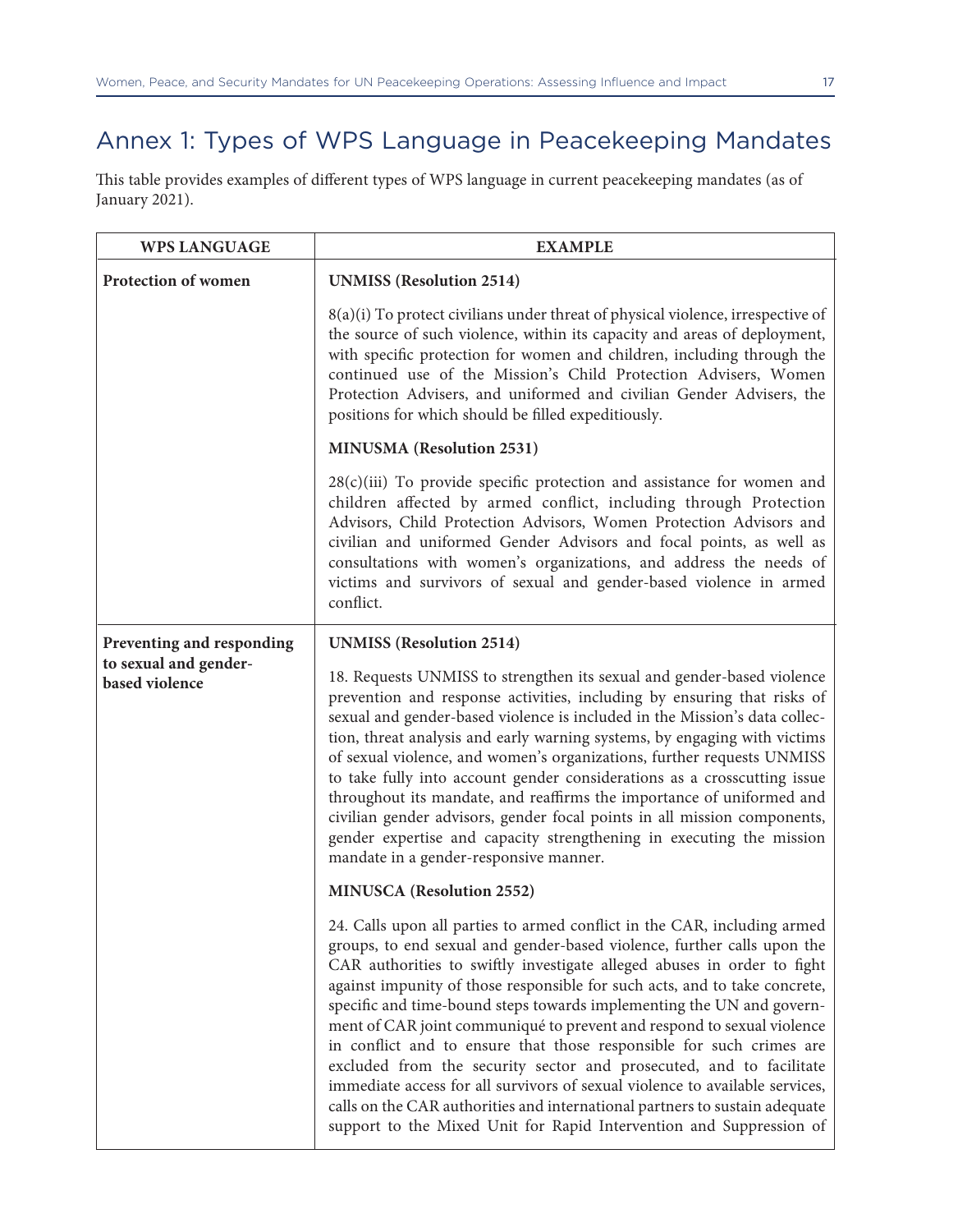| <b>WPS LANGUAGE</b>                     | <b>EXAMPLE</b>                                                                                                                                                                                                                                                                                                                                                                                                                                                                                                                                                                                                                                                                                                                                                                                                                                                                                                       |
|-----------------------------------------|----------------------------------------------------------------------------------------------------------------------------------------------------------------------------------------------------------------------------------------------------------------------------------------------------------------------------------------------------------------------------------------------------------------------------------------------------------------------------------------------------------------------------------------------------------------------------------------------------------------------------------------------------------------------------------------------------------------------------------------------------------------------------------------------------------------------------------------------------------------------------------------------------------------------|
|                                         | Sexual Violence against S/RES/2552 (2020) Women and Children<br>(UMIRR), and further calls for the swift prosecution of alleged perpetra-<br>tors.                                                                                                                                                                                                                                                                                                                                                                                                                                                                                                                                                                                                                                                                                                                                                                   |
| Women's participation in                | <b>UNMISS</b> (Resolution 2514)                                                                                                                                                                                                                                                                                                                                                                                                                                                                                                                                                                                                                                                                                                                                                                                                                                                                                      |
| political processes and<br>institutions | 31. Welcomes the commitment to the inclusion of women in the<br>Revitalised Agreement, including the 35% minimum for women's repre-<br>sentation, and calls on all parties to do more to ensure that these minimum<br>commitments are achieved and to ensure the full, effective, and meaningful<br>participation and involvement of women in all spheres and levels of polit-<br>ical leadership, the peace process, and the transitional government, and<br>requests UNMISS to assist in these efforts.                                                                                                                                                                                                                                                                                                                                                                                                            |
|                                         | <b>UNFICYP</b> (Resolution 2537)                                                                                                                                                                                                                                                                                                                                                                                                                                                                                                                                                                                                                                                                                                                                                                                                                                                                                     |
|                                         | 5(a) increase their support to, and ensure a meaningful role for, civil<br>society engagement in peace efforts, in particular strengthening the partic-<br>ipation of women's organisations and youth in the process, including by<br>empowering the Technical Committee on Gender Equality to meet and<br>develop an action plan supporting women's full, effective and meaningful<br>participation in peace talks and providing direct support and encourage-<br>ment to civil society organisations to enhance inter-communal contact and<br>trust-building.                                                                                                                                                                                                                                                                                                                                                      |
|                                         | <b>MINURSO</b> (Resolution 2548)                                                                                                                                                                                                                                                                                                                                                                                                                                                                                                                                                                                                                                                                                                                                                                                                                                                                                     |
|                                         | 13. Encourages the parties to cooperate with the Office of the United<br>Nations High Commissioner for Refugees to identify and implement<br>confidence-building measures, including to engage women and youth, and<br>encourages neighbouring states to support these efforts.                                                                                                                                                                                                                                                                                                                                                                                                                                                                                                                                                                                                                                      |
|                                         | <b>UNISFA</b> (Resolution 2550)                                                                                                                                                                                                                                                                                                                                                                                                                                                                                                                                                                                                                                                                                                                                                                                                                                                                                      |
|                                         | 17. Urges the Governments of Sudan and South Sudan to take steps to<br>implement and facilitate confidence-building measures among the respec-<br>tive communities in the Abyei Area, providing for the full, equal, and<br>meaningful participation of women, regardless of area of origin, at all<br>stages, including through reconciliation processes at the grass-roots level<br>as well as through ongoing efforts of non-governmental organizations and<br>by fully supporting UNISFA's efforts in promoting community dialogue,<br>further urges Sudan and South Sudan to consider the support of the UN<br>and African Union to help facilitate dialogue amongst all parties in Abyei,<br>and looks forward to the results of the joint investigation announced by the<br>Governments of Sudan and South Sudan to hold perpetrators accountable<br>for violence in the Kolom area of Abyei in January 2020. |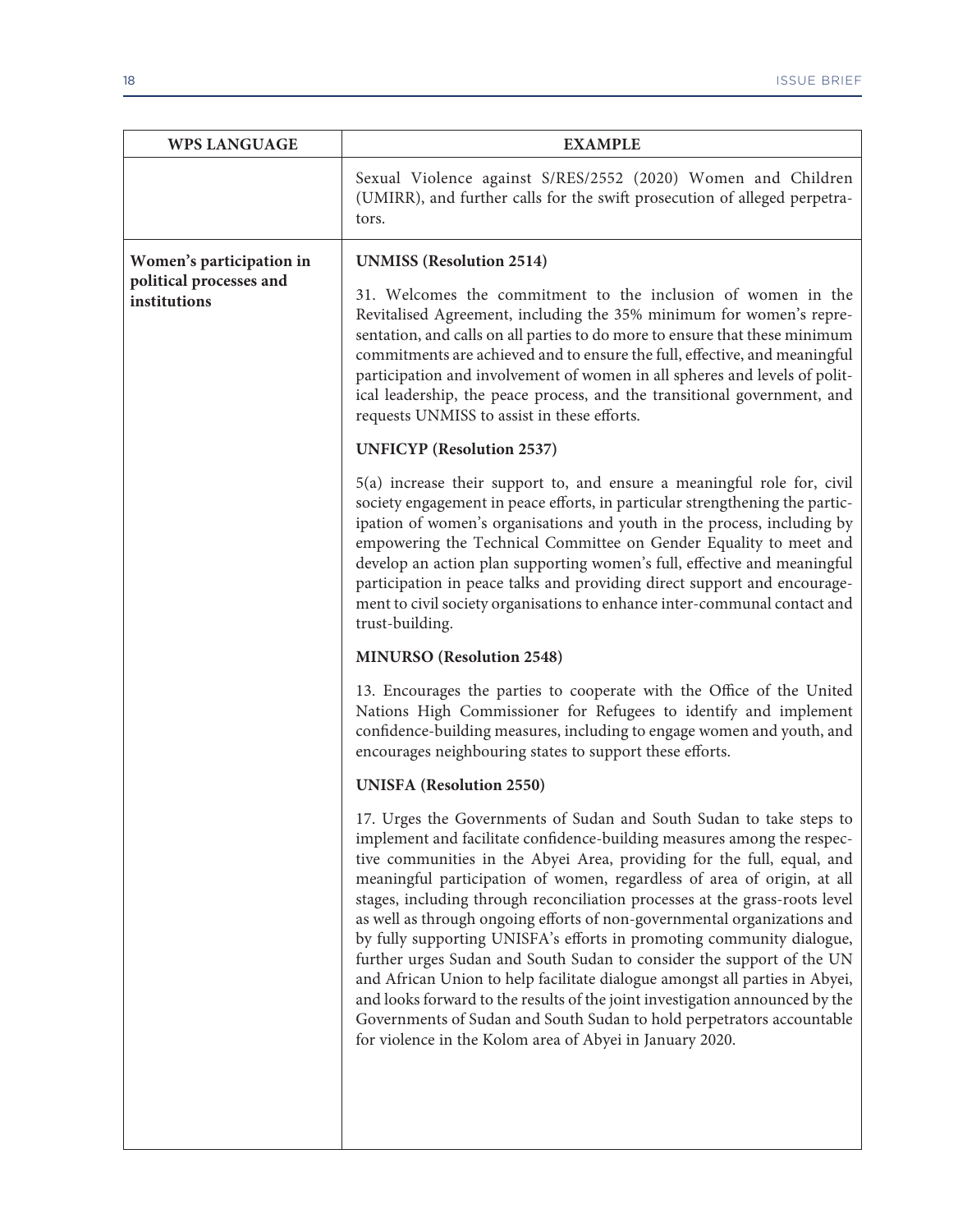| <b>WPS LANGUAGE</b>                   | <b>EXAMPLE</b>                                                                                                                                                                                                                                                                                                                                                                                                                                                                                                                                                                                                                                                                                                                                                                                                                                                                                                                                                                                                                                                                                                                                                                                                                                                                       |
|---------------------------------------|--------------------------------------------------------------------------------------------------------------------------------------------------------------------------------------------------------------------------------------------------------------------------------------------------------------------------------------------------------------------------------------------------------------------------------------------------------------------------------------------------------------------------------------------------------------------------------------------------------------------------------------------------------------------------------------------------------------------------------------------------------------------------------------------------------------------------------------------------------------------------------------------------------------------------------------------------------------------------------------------------------------------------------------------------------------------------------------------------------------------------------------------------------------------------------------------------------------------------------------------------------------------------------------|
| Gender-sensitive approaches           | UNFICYP (Resolution 2537)-Gender as a crosscutting issue                                                                                                                                                                                                                                                                                                                                                                                                                                                                                                                                                                                                                                                                                                                                                                                                                                                                                                                                                                                                                                                                                                                                                                                                                             |
| and gender as a crosscutting<br>issue | 15. Requests UNFICYP to take fully into account gender considerations as<br>a cross-cutting issue throughout its mandate; requests the Secretary-<br>General and troop and police-contributing countries to increase the<br>number of women in UNFICYP and ensure the full, effective and<br>meaningful participation of women in all aspects of its operations.                                                                                                                                                                                                                                                                                                                                                                                                                                                                                                                                                                                                                                                                                                                                                                                                                                                                                                                     |
|                                       | <b>MONUSCO</b> (Resolution 2556)                                                                                                                                                                                                                                                                                                                                                                                                                                                                                                                                                                                                                                                                                                                                                                                                                                                                                                                                                                                                                                                                                                                                                                                                                                                     |
|                                       | 32. Requests MONUSCO to take fully into account gender considerations<br>as a crosscutting issue throughout its mandate and to assist the<br>Government of the DRC and other relevant stakeholders in creating a<br>legal, political and socio-economic environment conducive to ensuring the<br>full, effective and meaningful participation and full involvement and<br>representation of women at all levels, and survivors of sexual and gender-<br>based violence, for the maintenance and promotion of peace and security,<br>protection of civilians, including by engaging women's networks as<br>partners in protection, support to DDR and SSR efforts, and support to<br>stabilisation efforts through, inter alia, the provision of civilian and<br>uniformed gender and women protection advisers and focal points at<br>headquarters and field levels, participation of women civil society leaders<br>and organization members with regards to conflict prevention and resolu-<br>tion, public institutions and decision-making, requests MONUSCO<br>support the government in advancing women's political participation, in<br>particular achieving the 30% constitutional quota and further requests<br>enhanced reporting by MONUSCO to the Council on this issue. |
|                                       | MINUSCA (Resolution 2552)—Gender in the context of DDR                                                                                                                                                                                                                                                                                                                                                                                                                                                                                                                                                                                                                                                                                                                                                                                                                                                                                                                                                                                                                                                                                                                                                                                                                               |
|                                       | 11. Urges the CAR authorities to address the presence and activity of<br>armed groups in the CAR by implementing a comprehensive strategy that<br>prioritises dialogue and the urgent implementation of an inclusive,<br>gender-sensitive and effective DDR process, as well as repatriation<br>(DDRR) in the case of foreign fighters, including children formerly associ-<br>ated with armed forces and groups, as well as continuing the implementa-<br>tion of community violence reduction projects, also urges the CAR author-<br>ities and signatory armed groups to accelerate the implementation of the<br>interim security measures provided for in the Peace Agreement, including<br>the special mixed security units following vetting, disarmament, demobil-<br>isation and training, to promote trust and confidence between signatory<br>parties and as a platform for the deployment of State authority, in a<br>manner complementary to DDRR and SSR processes.                                                                                                                                                                                                                                                                                                     |
|                                       | UNMISS (Resolution 2514)—Gender in the context of the protection of<br>civilians and community violence reduction                                                                                                                                                                                                                                                                                                                                                                                                                                                                                                                                                                                                                                                                                                                                                                                                                                                                                                                                                                                                                                                                                                                                                                    |
|                                       | $8(a)(vi)$ To exercise good offices, confidence-building, and facilitation in<br>support of the mission's protection strategy, especially in regard to women<br>and children, including to facilitate the prevention, mitigation, and resolu-                                                                                                                                                                                                                                                                                                                                                                                                                                                                                                                                                                                                                                                                                                                                                                                                                                                                                                                                                                                                                                        |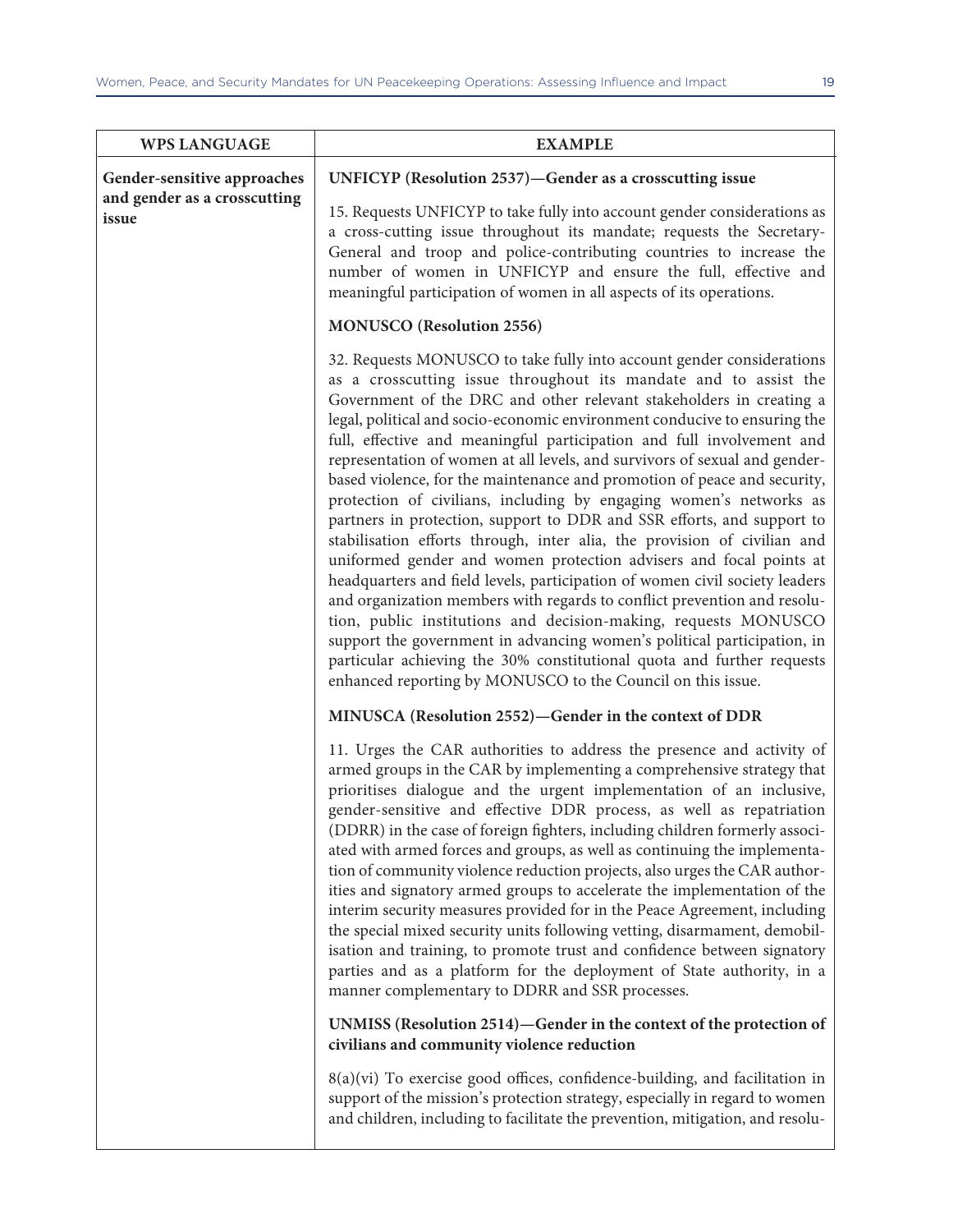| <b>WPS LANGUAGE</b>                | <b>EXAMPLE</b>                                                                                                                                                                                                                                                                                                                                                                                                                                                                                                                                                                                                                                             |
|------------------------------------|------------------------------------------------------------------------------------------------------------------------------------------------------------------------------------------------------------------------------------------------------------------------------------------------------------------------------------------------------------------------------------------------------------------------------------------------------------------------------------------------------------------------------------------------------------------------------------------------------------------------------------------------------------|
|                                    | tion of intercommunal conflict through, inter alia, mediation and commu-<br>nity engagement in order to foster sustainable local and national reconcil-<br>iation as an essential part of preventing violence and long-term state-<br>building activity, as well as to provide support, within existing resources,<br>for the relevant authorities and civil society organizations in developing<br>and implementing gender-sensitive community violence reduction (CVR)<br>programs, in cooperation and coordination with development partners<br>and community representatives, especially women and youth.                                              |
| Women's participation in           | <b>MINUSCA</b> (Resolution 2552)                                                                                                                                                                                                                                                                                                                                                                                                                                                                                                                                                                                                                           |
| peacekeeping                       | 39. Requests the Secretary-General and the troop and police contributing<br>countries to seek to increase the number of women in MINUSCA, as well<br>as to ensure the full, equal and meaningful participation of uniformed and<br>civilian women at all levels and in all positions, including in senior leader-<br>ship positions, and to implement other relevant provisions of resolution<br>2538 (2020).                                                                                                                                                                                                                                              |
|                                    | <b>UNDOF</b> (Resolution 2530)                                                                                                                                                                                                                                                                                                                                                                                                                                                                                                                                                                                                                             |
|                                    | 13.  requests the Secretary General and troop- and police-contributing<br>countries to seek to increase the number of women in UNDOF, as well as<br>to ensure the full, effective, and meaningful participation of women in all<br>aspects of operations.                                                                                                                                                                                                                                                                                                                                                                                                  |
| <b>Resourcing (gender advisers</b> | <b>MINUSCA</b> (Resolution 2552)                                                                                                                                                                                                                                                                                                                                                                                                                                                                                                                                                                                                                           |
| and women protection<br>advisers)  | 31(a)(iii) To provide specific protection for women and children affected<br>by armed conflict, including through the deployment of child protection<br>advisers, women protection advisers and gender advisers and by adopting<br>a gender-sensitive, survivor centred approach in this regard, especially to<br>provide the best assistance to survivors of sexual violence                                                                                                                                                                                                                                                                              |
| Reporting                          | <b>UNIFIL (Resolution 2539)</b>                                                                                                                                                                                                                                                                                                                                                                                                                                                                                                                                                                                                                            |
|                                    | 26. Requests UNIFIL to take fully into account gender considerations as a<br>cross-cutting issue throughout its mandate and to assist the Lebanese<br>authorities in ensuring the full, effective and meaningful participation,<br>involvement and representation of women at all levels of decision-making<br>in all efforts for the maintenance and promotion of peace and security, as<br>well as to support the implementation of the action plan on Women and<br>Peace and Security, including to prevent and respond to sexual and gender<br>based violence, further requests enhanced reporting by UNIFIL to the<br>Security Council on this issue. |
|                                    | <b>MONUSCO</b> (Resolution 2556)                                                                                                                                                                                                                                                                                                                                                                                                                                                                                                                                                                                                                           |
|                                    | 32. Requests MONUSCO to take fully into account gender considerations<br>as a crosscutting issue throughout its mandate and to assist the<br>Government of the DRC and other relevant stakeholders in creating a                                                                                                                                                                                                                                                                                                                                                                                                                                           |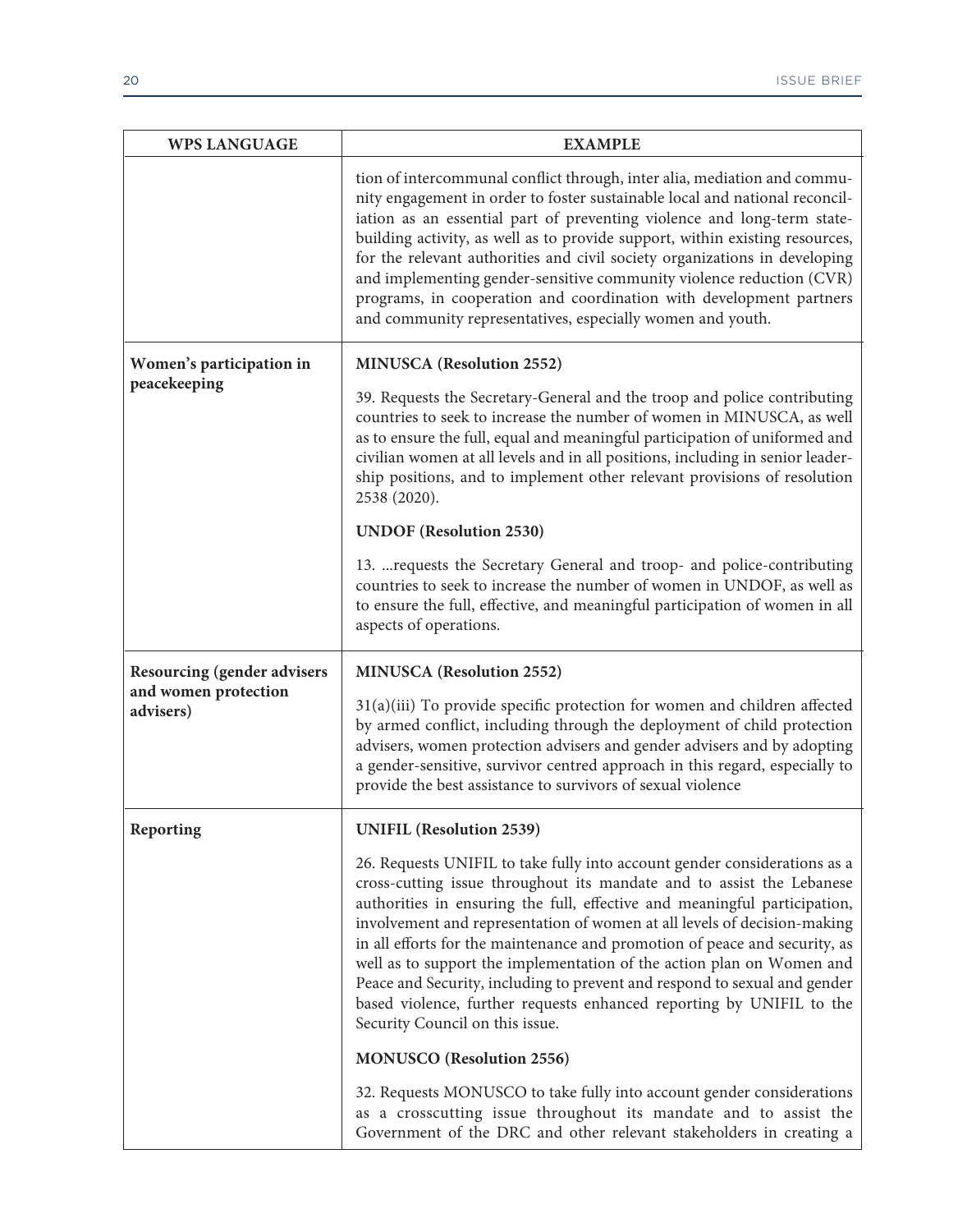| <b>WPS LANGUAGE</b> | <b>EXAMPLE</b>                                                                                                                                                                                                                                                                                                                                                                                                                                                                                                                                                                                                                                                                                                                                                                                                                                                                                                                                                                                                                                                   |
|---------------------|------------------------------------------------------------------------------------------------------------------------------------------------------------------------------------------------------------------------------------------------------------------------------------------------------------------------------------------------------------------------------------------------------------------------------------------------------------------------------------------------------------------------------------------------------------------------------------------------------------------------------------------------------------------------------------------------------------------------------------------------------------------------------------------------------------------------------------------------------------------------------------------------------------------------------------------------------------------------------------------------------------------------------------------------------------------|
|                     | legal, political and socio-economic environment conducive to ensuring the<br>full, effective and meaningful participation and full involvement and<br>representation of women at all levels, and survivors of sexual and gender-<br>based violence, for the maintenance and promotion of peace and security,<br>protection of civilians, including by engaging women's networks as<br>partners in protection, support to DDR and SSR efforts, and support to<br>stabilisation efforts through, inter alia, the provision of civilian and<br>uniformed gender and women protection advisers and focal points at<br>headquarters and field levels, participation of women civil society leaders<br>and organization members with regards to conflict prevention and resolu-<br>tion, public institutions and decision-making, requests MONUSCO<br>support the government in advancing women's political participation, in<br>particular achieving the 30% constitutional quota and further requests<br>enhanced reporting by MONUSCO to the Council on this issue. |
|                     | <b>UNMISS</b> (Resolution 2514)                                                                                                                                                                                                                                                                                                                                                                                                                                                                                                                                                                                                                                                                                                                                                                                                                                                                                                                                                                                                                                  |
|                     | 41. Requests the Secretary-General to report to the Security Council on<br>implementation of the UNMISS mandate and the obstructions UNMISS<br>encounters in doing so in a comprehensive written report to be submitted<br>within 90 days of the date of adoption of this resolution, every 90 days<br>thereafter, and underscores that such reporting should include attention to<br>the below listed issues and that perspectives should be gathered from all<br>relevant actors:                                                                                                                                                                                                                                                                                                                                                                                                                                                                                                                                                                              |
|                     | specific and detailed reporting on how UNMISS is working toward<br>$\bullet$<br>fulfilling its protection of civilian duties, including but not limited to<br>troop responsiveness and performance and new patrol areas, proactive<br>deployment and community engagement,<br>the consideration of gender as cross cutting throughout the mandate,<br>$\bullet$<br>steps taken to deter and prevent sexual and gender-based violence,<br>$\bullet$<br>the participation of women in peace processes, and an analysis of the<br>mission's political engagement on this issue,<br>steps taken to enhance the safety and security of UN personnel,<br>analysis of troop and police performance and rotations, including<br>progress in mission operations and accountability measures taken for<br>underperformance, including any information on national caveats<br>that negatively affect implementation of the mandate,<br>strengthened reporting on human rights issues, and<br>reporting on progress in implementing the HRDDP.                               |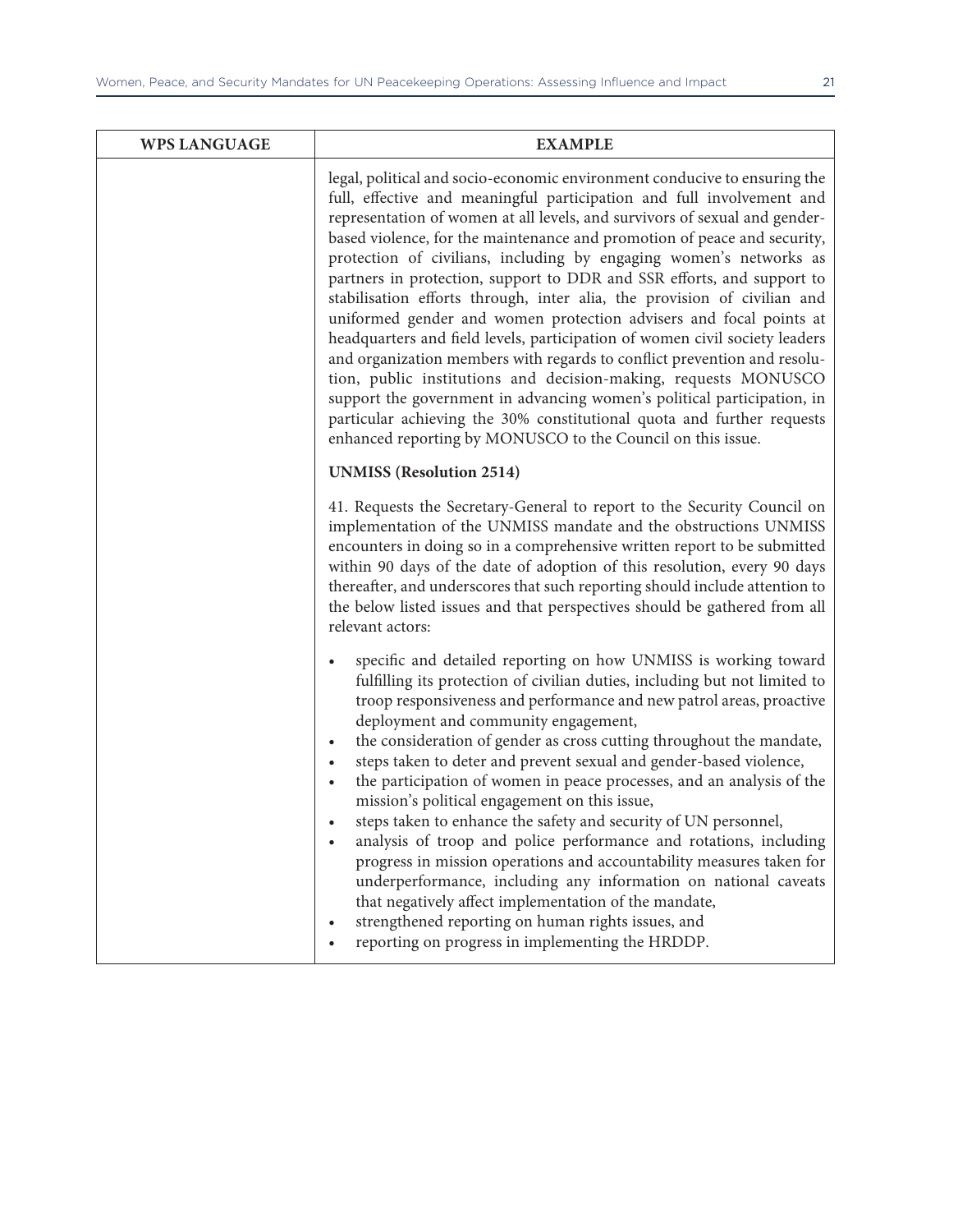| Annex 2: Mapping WPS Language in Peacekeeping Mandates                                                                                                                                                                            |                                        |                                        |                                       |                                        |                                                        |                                 |                                       |                                        |                                      |
|-----------------------------------------------------------------------------------------------------------------------------------------------------------------------------------------------------------------------------------|----------------------------------------|----------------------------------------|---------------------------------------|----------------------------------------|--------------------------------------------------------|---------------------------------|---------------------------------------|----------------------------------------|--------------------------------------|
| This table maps the inclusion of different types of WPS language in operative paragraphs across current peacekeeping missions.                                                                                                    |                                        |                                        |                                       |                                        |                                                        |                                 |                                       |                                        |                                      |
| <b>LANGUAGE</b><br><b>WPS</b>                                                                                                                                                                                                     | (Resolution<br><b>MINUSMA</b><br>2531) | <b>MINUSCA</b><br>(Resolution<br>2552) | (Resolution<br><b>UNMISS</b><br>2514) | (Resolution<br><b>MONUSCO</b><br>2556) | (Resolution<br><b>UNISFA</b><br>$2550)$ <sup>110</sup> | (Resolution<br>UNFICYP<br>2537) | (Resolution<br><b>UNIFIL</b><br>2539) | (Resolution<br><b>MINURSO</b><br>2548) | (Resolution<br><b>UNDOF</b><br>2530) |
| Protection of<br>women                                                                                                                                                                                                            |                                        |                                        |                                       |                                        |                                                        |                                 |                                       |                                        |                                      |
| sexual and gender-<br>Preventing and<br>based violence<br>responding to                                                                                                                                                           |                                        |                                        |                                       |                                        |                                                        |                                 |                                       |                                        |                                      |
| Women's participa-<br>processes and insti-<br>tion in political<br>tutions                                                                                                                                                        |                                        |                                        |                                       |                                        |                                                        |                                 |                                       |                                        |                                      |
| gender as a cross-<br>Gender-sensitive<br>approaches and<br>cutting issue                                                                                                                                                         |                                        |                                        |                                       |                                        |                                                        |                                 |                                       |                                        |                                      |
| Women's participa-<br>tion in peace-<br>keeping                                                                                                                                                                                   |                                        |                                        |                                       |                                        |                                                        |                                 |                                       |                                        |                                      |
| gender advisers and<br>women protection<br>Resourcing (e.g.,<br>advisers)                                                                                                                                                         |                                        |                                        |                                       |                                        |                                                        |                                 |                                       |                                        |                                      |
| Reporting                                                                                                                                                                                                                         |                                        |                                        |                                       |                                        |                                                        |                                 |                                       |                                        |                                      |
| 110 The language in UNISFA's mandate differs from many of the other missions. For instance, it requests the secretary-general "to implement a gender mainstreaming plan in line with resolution 1325" rather than to consider<br> |                                        |                                        |                                       |                                        |                                                        |                                 |                                       |                                        |                                      |